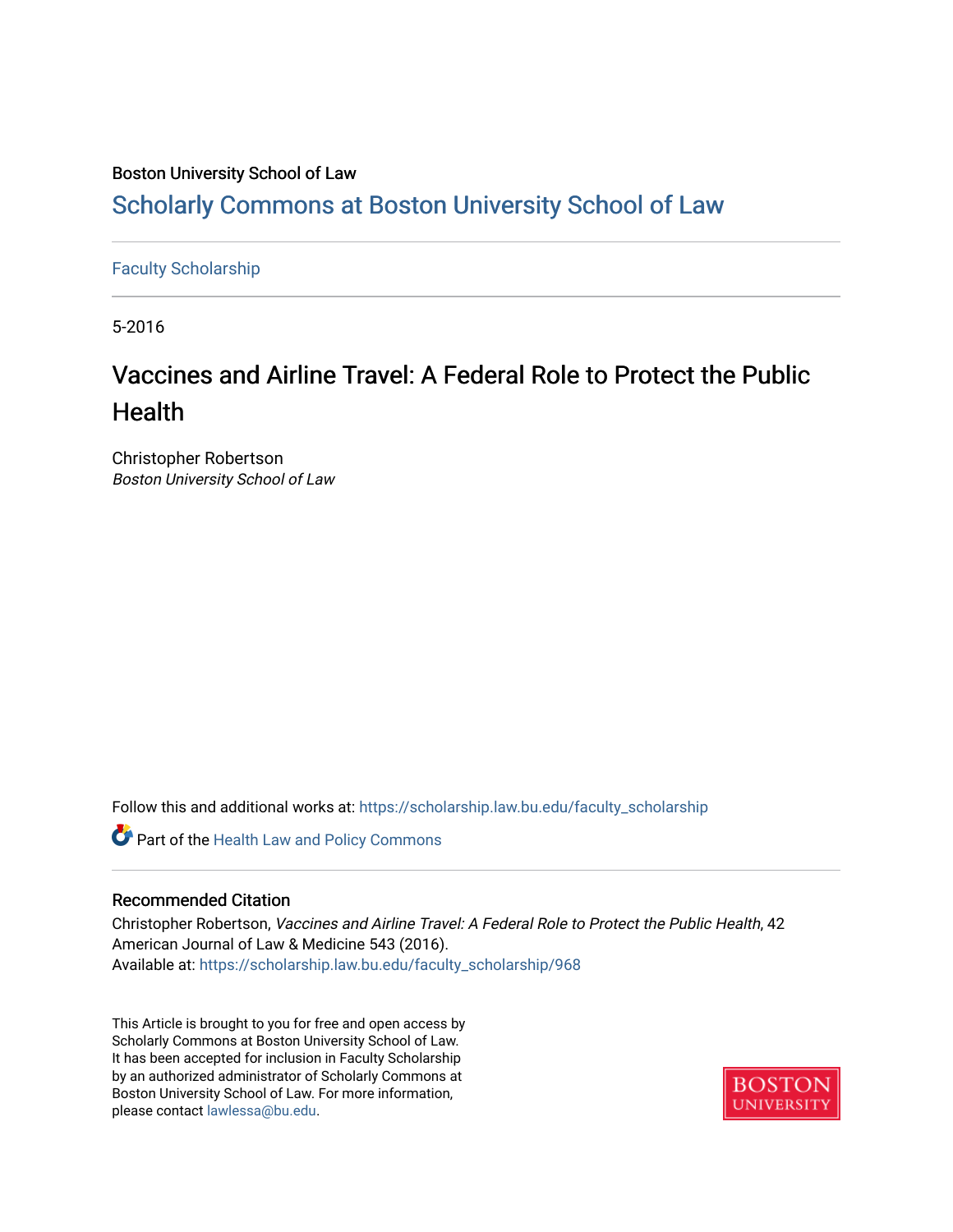*American Journal of Law & Medicine*, 42 (2016): 543-571 American Society of Law & Medical Ethics, © 2016 The Author(s) Boston University School of Law DOI: 10.1177/0098858816658279

# VACCINES AND AIRLINE TRAVEL: A FEDERAL ROLE TO PROTECT THE PUBLIC HEALTH

Christopher T. Robertson†

 $\overline{a}$ 

*This Article explores two ways in which airline travel is an important vector for the spread of infectious disease, and argues that airlines have market-based and liability-based reasons to require that passengers be vaccinated. Going further, the Article explores whether the federal government has the legal and constitutional authority—especially under the Commerce Clause—to encourage or mandate that airlines implement such a vaccine screen. By disrupting the spread of disease at key network nodes where individuals interact and then connect with other geographic regions, and by creating another incentive for adult vaccination, an airline vaccine screen could be an effective and legally viable tool for the protection of public health.* 

| L  |                                                                       | 544 |
|----|-----------------------------------------------------------------------|-----|
| Н. |                                                                       |     |
|    |                                                                       |     |
|    | B. THE FLIGHT AS A MEANS OF SPREADING DISEASE ACROSS STATE LINES  550 |     |
|    |                                                                       |     |
|    | III. THE EXISTING IMPETUS FOR AIRLINES TO ADOPT A VACCINE             |     |
|    |                                                                       |     |
|    |                                                                       |     |
|    |                                                                       |     |
|    |                                                                       |     |
|    |                                                                       |     |
|    |                                                                       |     |
|    | IV. A FEDERAL MANDATE FOR AIRLINE PASSENGERS TO BE                    |     |
|    |                                                                       | 564 |
|    |                                                                       |     |

<sup>†</sup> Associate Dean for Research and Innovation and Professor, James E. Rogers College of Law, University of Arizona. The author may be reached at chris.robertson@law.arizona.edu. The author thanks Jaycie Gibney, Esther Sanchez-Gomez, and Andrew Shepherd for excellent research assistance. Maureen Garmon provided outstanding research support. Jamie Robertson was essential to the conception and completion of the project. Sarah Malanga, Jonathan Loe, Toni Massaro, Keith Joiner, Kevin Outterson, and the symposium participants provided invaluable feedback on drafts.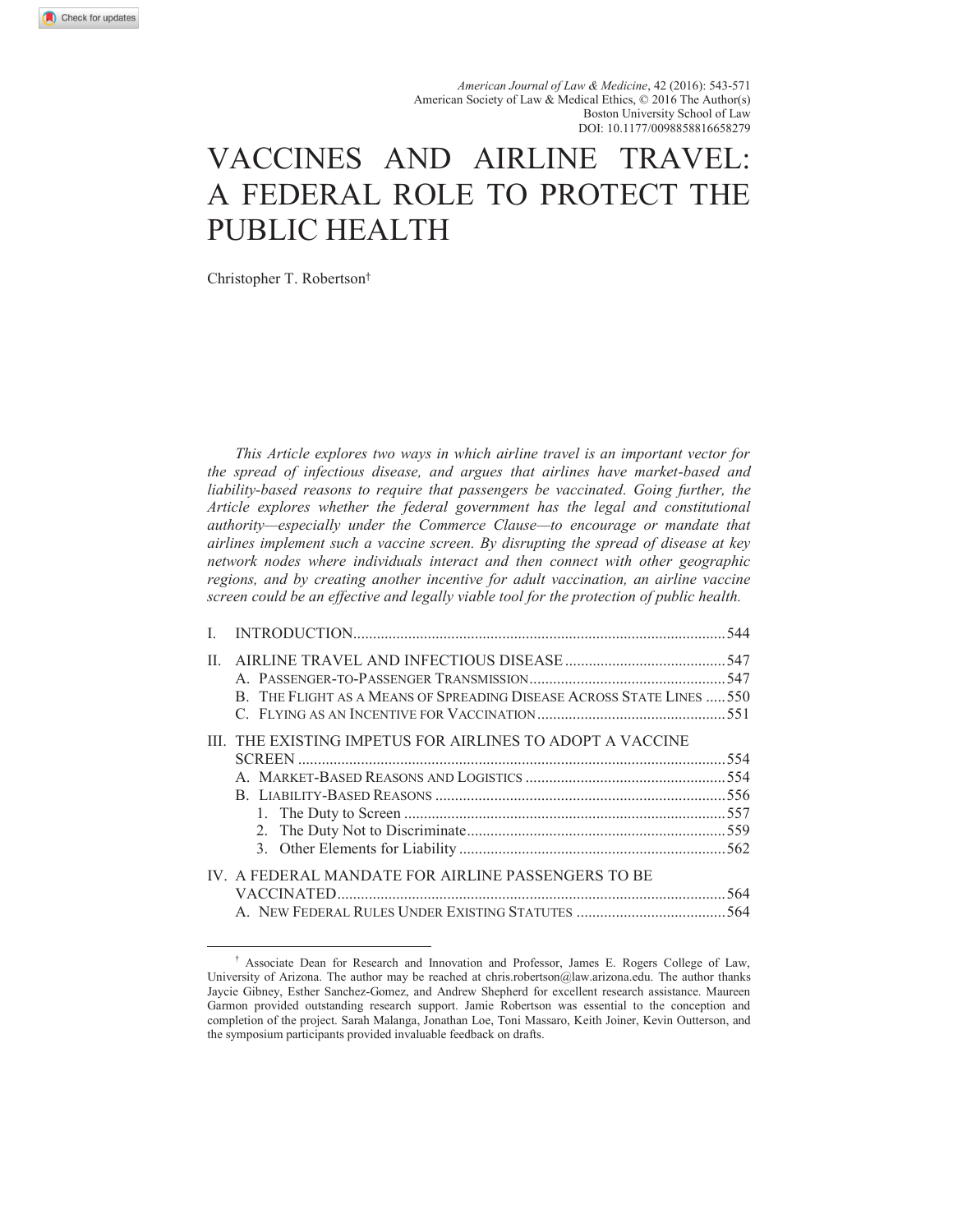#### I. INTRODUCTION

 For a wide range of highly contagious and dangerous diseases, the Food and Drug Administration ("FDA") has approved safe and effective vaccines, which the Centers for Disease Control and Prevention ("CDC") now routinely recommends.<sup>1</sup> With the eradication of smallpox worldwide in 1977, the eradication of polio in the United States in 1979, and the 100,000-fold reduction in the prevalence of diseases like diphtheria, measles, mumps, and pertussis, the success of vaccines cannot be disputed.<sup>2</sup>

However, the rates of vaccination have been insufficient to eradicate some diseases.<sup>3</sup> "Approximately 42,000 adults and 300 children in the United States die each year from vaccine-preventable diseases."<sup>4</sup> On the horizon are new vaccinations, which may address avian flu, H5N1 influenza, H1N1 influenza, norovirus, Ebola, and tuberculosis.<sup>5</sup> Moreover, it will soon be possible to invent a new vaccine to fight a disease outbreak as it is happening.<sup>6</sup>

For all these diseases, the solution to morbidity and mortality is not merely technological—it depends on human behavior. Without high levels of vaccination, these infectious diseases will remain a significant threat.

In the American tradition of federalism, state and local governments have exercised the plenary "police power," which includes the primary responsibility to secure the public health and, in particular, to fight infectious diseases.<sup>7</sup> Accordingly, much of the legislative action and litigation around vaccines has focused on state mandates to vaccinate children as a prerequisite for their attendance at schools.<sup>8</sup> These state mandates vary widely in the ease by which parents may exempt their children

 $\frac{1}{1}$ <sup>1</sup> The recommended vaccines include hepatitis A  $\&$  B, rotavirus, tetanus, acelluar pertussis, haemophillus influenzae, pneumococcal conjugate, polysaccharide, and 13-valent conjugate, poliovirus, influenza, measles, mumps, rubella, varicella, human papilloma virus, meningococcal disease, and zoster. CTRS. FOR DISEASE CONTROL & PREVENTION [CDC], *Immunization Schedules*, http://www.cdc.gov/vaccines/schedules/easy-to-read/index.html [http://perma.cc/2M3J-ALYN] (last updated Jan. 26, 2016); see also Vaccine Information Statements (VIS), CDC, Jan. 26, 2016); *see also Vaccine Information Statements (VIS)*, CDC, http://www.cdc.gov/vaccines/hcp/vis/index.html [http://perma.cc/E2FN-4ZWE] (last updated Aug. 7, 2015) (listing multi and routine vaccinations).

<sup>(</sup>listing multi and routine vaccinations). 2 *See generally* Kevin M. Malone & Alan R. Hinman, *Vaccination Mandates: The Public Health Imperative and Individual Rights*, *in* LAW IN PUBLIC HEALTH PRACTICE, 262-84 (Richard A. Goodman et al. eds., Oxford Univ. Press 2d ed. 2003).

<sup>&</sup>lt;sup>3</sup> *Id.* at 266 (showing vaccination coverage for a range of diseases, ranging from 94% to as low as 73%).

<sup>73%). 4</sup> *See* Off. Of Disease Prevention & Promotion, *Immunization and Infectious Disease*, HEALTHYPEOPLE.GOV, http://www.healthypeople.gov/2020/topics-objectives/topic/immunization-andinfectious-diseases?topicid=23 [http://perma.cc/7PEA-WGDL] (last updated Mar. 25, 2016). 5 *See* PhRMA, VACCINES, A REPORT ON THE PREVENTION AND TREATMENT OF DISEASE THROUGH

VACCINES, MEDICINES IN DEVELOPMENT (2013), http://phrma.org/sites/default/files/pdf/Vaccines\_2013.pdf [http://perma.cc/UX9Z-Q86Q].

<sup>&</sup>lt;sup>6</sup> Similarly, during the Ebola outbreak of 2014-15, Ebola vaccines were being developed and tested on fast track. *See Ebola: The Race for Drugs and Vaccines*, BBC (Mar. 27, 2015), http://www.bbc.com/news/health-28663217 [http://perma.cc/Y42Y-VWBJ].

*Jacobson v. Massachusetts*, 197 U.S. 11, 11 (1905) ("The police power of a State embraces such reasonable regulations . . . established directly by legislative enactment as will protect the public health and safety.").

<sup>8</sup> *See generally* Malone & Hinman, *supra*, note 2, at 269-73.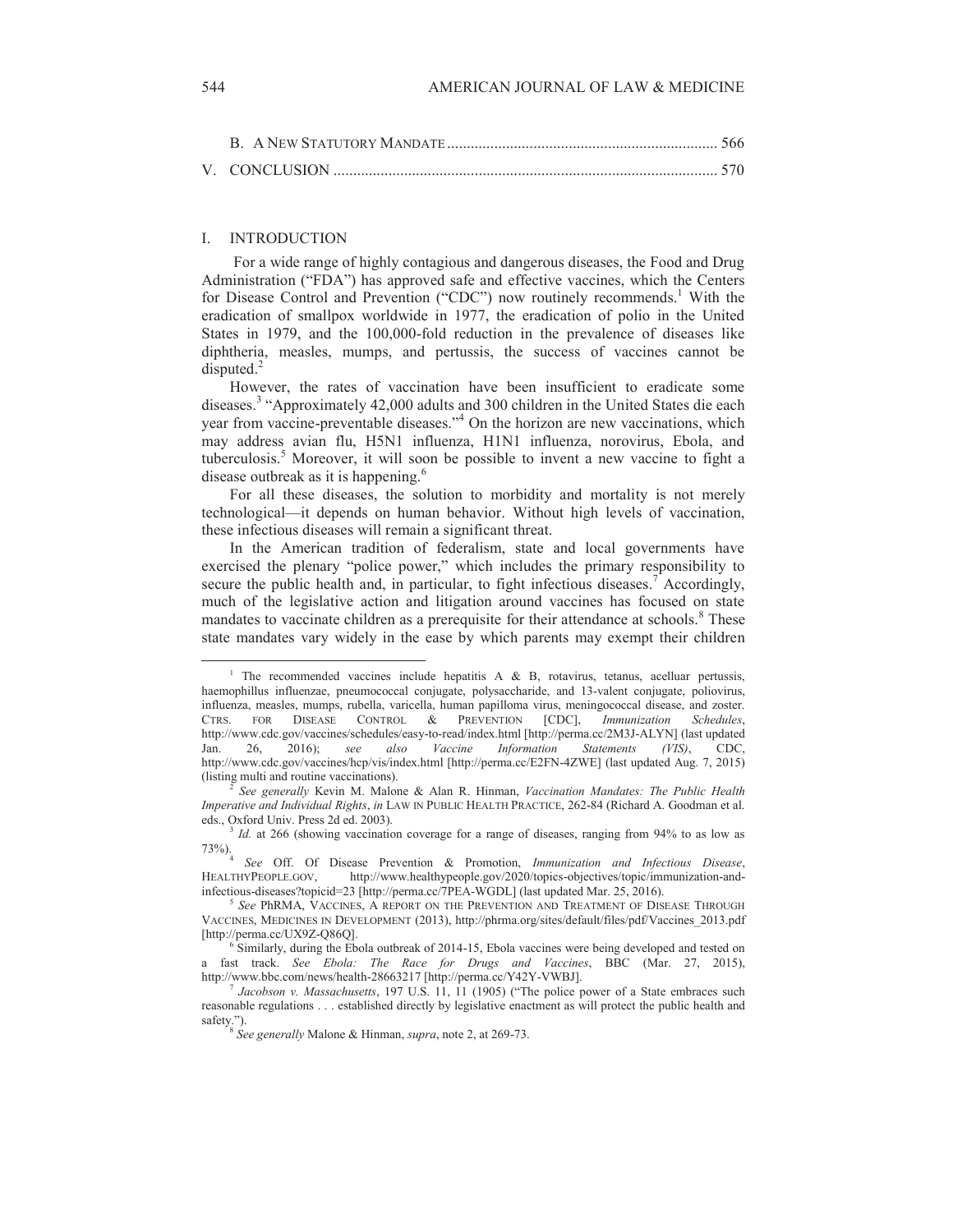and, consequently, the rates of vaccination and the risk of contagion differ across the United States. Even more, these mandates have no direct effect on the vaccination rates of adults and do little to address the movement of unvaccinated individuals across state or international borders.

Adult vaccination has become increasingly important.<sup>9</sup> In the near future, when a new vaccine is quickly developed to respond to a specific outbreak of a more exotic disease, adult vaccination may be essential. It may not be sufficient to rely on school vaccinations and the smattering of adult vaccination programs, such as those for healthcare workers. Nor will an optimal adult vaccination strategy be random. It will instead follow the same human network of interactions that spread disease, targeting nodes in which a vaccination may have the greatest disruption of the transmission of disease.<sup>10</sup>

Airports and airlines are arguably one of the most important nodes. On average, Americans take 2.1 airline trips each year.<sup>11</sup> The United States airlines move approximately two million people every day.<sup>12</sup> If unvaccinated, these travelers are more likely to carry infectious diseases with them. This problem can be viewed as one of externalities, flowing across jurisdictional borders: a state's sovereign prerogative to have robust vaccination laws that protect its residents is undermined if unvaccinated individuals from other states cross its borders daily.<sup>13</sup> Because vaccines can only provide imperfect protection to those who receive them, and some individuals are unable to be vaccinated at all (due to other medical problems), those who choose to be unvaccinated pose a public health threat.<sup>14</sup>

Leading voices in public health law have warned about cramped legal conceptions of federalism, which may undermine the government's ability to protect its citizens.<sup>15</sup> Of particular concern is *NFIB v. Sebelius*, a recent United States Supreme Court

 <sup>9</sup> *See Adult Vaccination: An Important Step in Protecting Your Health*, CTRS. FOR DISEASE CONTROL & PREVENTION, http://www.cdc.gov/features/vaccineschronicconditions/ [http://perma.cc/4HBD-ZCHC] (last updated Sept. 23, 2015) (recommending adult vaccinations for seasonal flu every year, Td vaccine every ten years to protect against tetanus or Tdap vaccine once to protect against tetanus and diphtheria plus pertussis (whooping cough), and additional vaccines depending on age and lifestyle, including those for shingles, human papillomavirus, pneumococcal disease, meningococcal disease, hepatitis A and B,

chickenpox (varicella), and measles, mumps, and rubella). 10 *See generally* Lazaros K. Gallos et al., *Improving Immunization Strategies*, E 75 PHYSICAL REVIEW 045104-1 (2007). For an example of network analysis being applied to vaccination policy, see Marcel Salathé et al., *A high-resolution human contact network for infectious disease transmission*, 107 PNAS 22020 (2010), http://www.pnas.org/content/107/51/22020.full.

<sup>22020 (2010),</sup> http://www.pnas.org/content/107/51/22020.full. 11 *Airlines*, GALLUP, http://www.gallup.com/poll/1579/airlines.aspx [http://perma.cc/Q5KQ-LFWZ] (last visited Feb. 29, 2016); *see also* 4 U.S. DEP'T OF TRANSP., OMNISTATS: 2005 OMNIBUS SURVEY RESULTS 2 (2005), http://www.rita.dot.gov/bts/sites/rita.dot.gov.bts/files/publications/omnistats/ volume\_04\_issue\_01/pdf/entire.pdf [http://perma.cc/7VJC-QAQJ] (finding that 42% of Americans surveyed flew in the prior twelve months).

<sup>&</sup>lt;sup>12</sup> AIRLINES FOR AMERICA, http://airlines.org/industry/#safety [http://perma.cc/LR29-SAC3].<br><sup>13</sup> The influx of unvaccinated individuals would erode herd immunity, which requires "sufficient immunization coverage" to protect the population as a whole. *See* PHRMA, *supra* note 5, at 4. <sup>14</sup> Malone & Hinman, *supra*, note 2, at 262-63 (discussing vaccination as a "tragedy of the commons"

problem); *id.* at 264 ("When a sufficiently large proportion of individuals in a community is immunized, those persons serve as a protective barrier against the likelihood of transmission of the disease in the community, thus indirectly protecting those who are not immunized and those who received vaccine but are not protected (vaccine failures).").

<sup>15</sup> *See e.g.*, Mark A. Hall, *Constitutional Mortality: Precedential Effects of Striking the Individual Mandate*, 75 L. & CONT. PROBS. 107 (limiting by constitutional doctrine is a "frightening prospect" because "this very power might someday be absolutely essential to saving a million or more lives, based on solid public health science, in the event of a catastrophic public health emergency"); Wendy E. Parmet, *After September 11: Rethinking Public Health Federalism*, 30 J.L. MED. & ETHICS 201, 201 (2002) ("Dogmatic and rigid visions of federalism can imperil the public health whether the threat is natural or manmade.").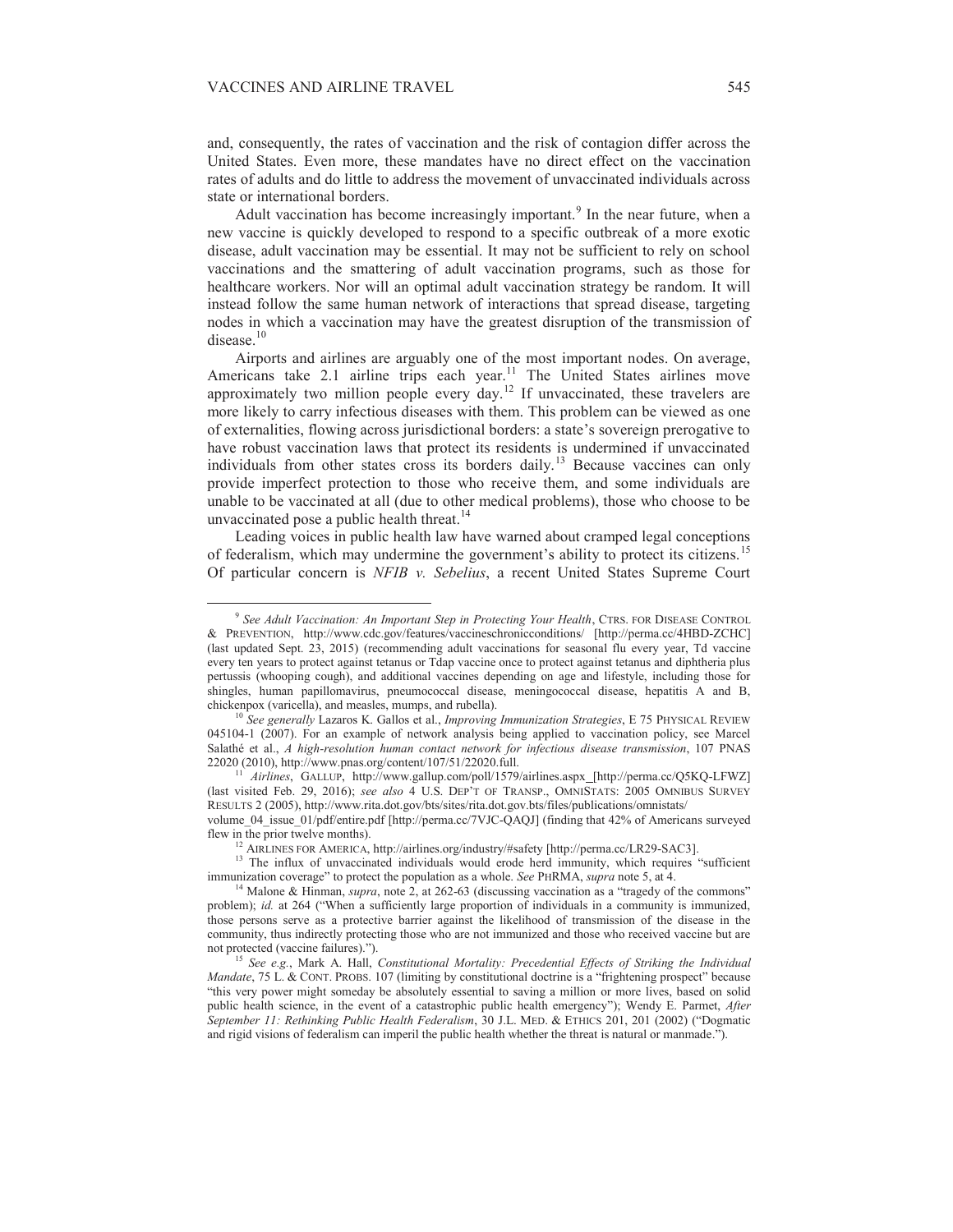decision. The Court held that the Commerce Clause of the United States Constitution does not support a congressional mandate requiring individuals to purchase health insurance.16 Some have argued that this decision, and the larger conception of federalism it represents, erodes the constitutionality of core public health functions of the federal government.<sup>17</sup> A vaccination mandate, tracking the channels and instrumentalities of interstate commerce, may reinvigorate Commerce Clause doctrine for public health.

This Article is the first scholarly assessment of three issues: (1) whether airline travel is itself an important vector for the spread of infectious disease; (2) if so, whether airlines have market-based and liability-based reasons to require that passengers be vaccinated; and, (3) whether the federal government has the legal and constitutional authority to either encourage or mandate that airlines do so. The scientific literature suggests that by disrupting the spread of disease at key network nodes where individuals interact with each other and then connect with other geographic regions, a vaccine screen could be an effective tool for the protection of public health.<sup>18</sup> The legal analysis suggests that a vaccine screen could be a legally viable tool for the protection of public health, falling squarely within the authority of the federal government.

Of course, vaccinations are not our only tool to address the problem of air travel and infectious disease.<sup>19</sup> In particular, the CDC maintains a "Do Not Board" list, which prohibits certain individuals from flying domestically or internationally if they have a communicable disease that presents a public health risk.<sup>20</sup> A primary limitation of such policies is that they are only effective for patients that have become symptomatic and have received a diagnosis that was passed on to the CDC for a decision about whether to list the person. For contagious but asymptomatic people, or symptomatic people who have not yet received a diagnosis, the Do Not Board list is ineffective. Another possibility is to use body scanning technologies or simple contact thermometers to attempt to identify infected persons who may have higher body temperatures, but this strategy also has practical limitations, raising many false positives and false negatives. $21$ 

 <sup>16</sup> Nat'l Fed'n of Indep. Bus. v. Sebelius, 132 S. Ct. 2566 (2012); *see also* Wendy Parmet, *The Individual Mandate: Implications for Public Health Law*, 39 J. L. MED. & ETHICS 401, 406 (2011) (arguing that "infectious disease controls, including vaccine mandates, may offer the strongest case for public health mandates").

<sup>17</sup> *See, e.g.*, Arjun K. Jaikumar, *Note, Red Flags in Federal Quarantine: The Questionable Constitutionality of Federal Quarantine After NFIB v. Sebelius*, 114 COLUM. L. REV. 677, 680 (2014) (arguing that NFIB "may render the federal quarantine power unconstitutional"). <sup>18</sup> See discussion *infra* Part II.B-C.

<sup>&</sup>lt;sup>19</sup> Yvonne L. Huizer et al., *Usefulness and Applicability of Infectious Disease Control Measures in Air Travel: A Review*, 13 TRAVEL MED. & INFECTIOUS DISEASE 19, 19 (2015) (reviewing various other tools, including hygiene measures, exit and entry screening, and providing information to travelers). 20 *See CDC, Federal Register Notice: Criteria for Requesting Federal Travel Restrictions for Public* 

*Health Purposes, Including for Viral Hemorrhagic Fevers*, 80 Fed. Reg. 16400 (Mar. 27, 2015); *see also* CDC, *Federal Air Travel Restrictions for Public Health Purposes — United States, June 200 — May 2008*, 57 MMWR WEEKLY 1009 (Sept. 19, 2008), http://www.cdc.gov/mmwr/preview/mmwrhtml/mm5737a1.htm [http://perma.cc/GKV9-7Z5R] (describing a one-year period in which the "CDC received requests to place 42 persons on the DNB [Do Not Board] list," leading to 33 being actually added, all of whom were thought to have infectious pulmonary TB). 21 *See* Patricia C. Priest et al., *Thermal Image Scanning for Influenza Border Screening: Results of an* 

*Airport Screening Study*, 6 PLOS ONE e14490, e14490 (2011) ("Our findings therefore suggest that ITIS [infrared thermal image scanners] is unlikely to be effective for entry screening of travellers [sic] to detect influenza infection with the intention of preventing entry of the virus into a country."); Jessica Glenza, *Ebola: Are Thermal Scanners Effective Prevention Tools or Just a Placebo?*, GUARDIAN (Oct. 2, 2014),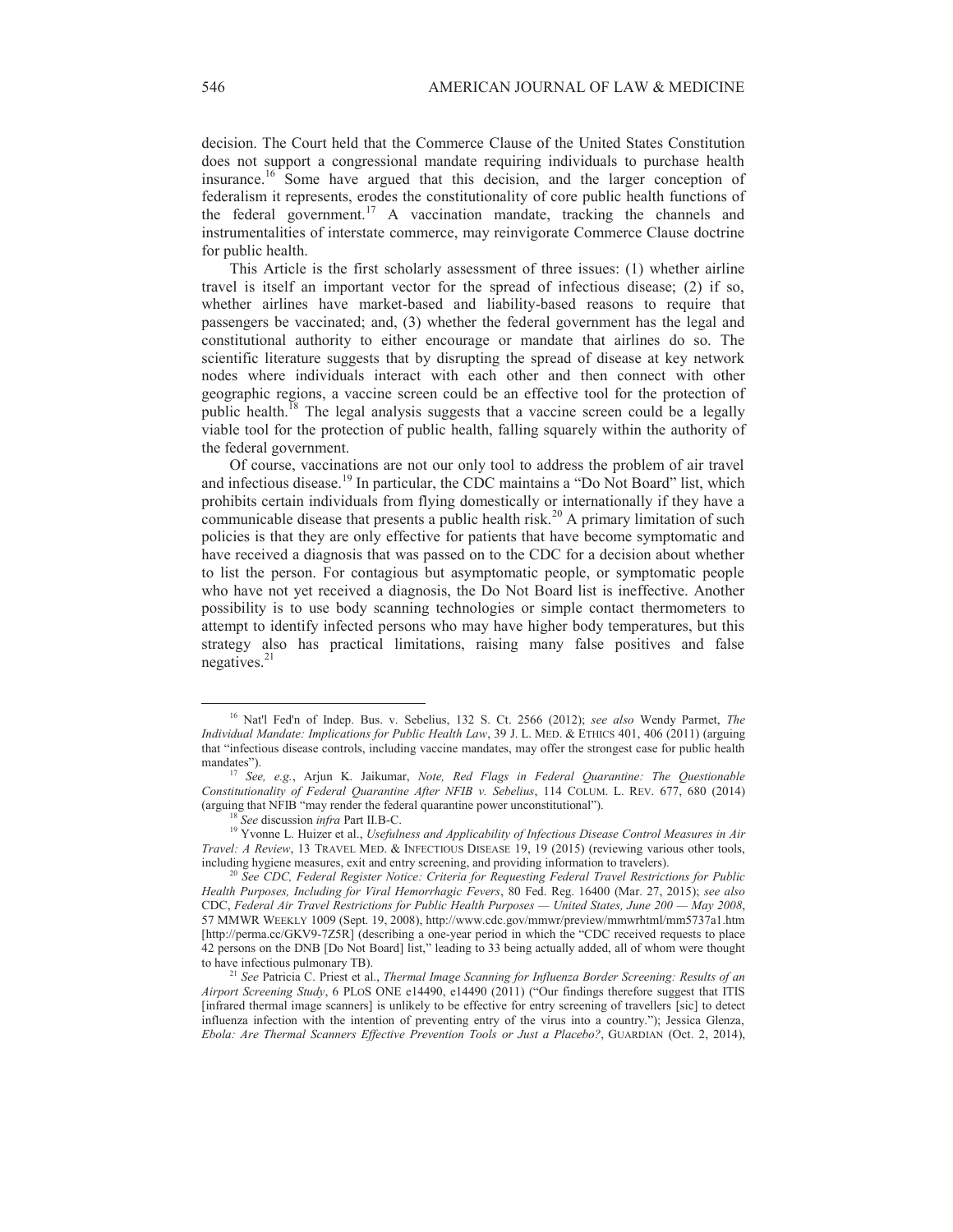For the purposes of this initial foray into the question, let us remain agnostic about the particular vaccines that would be included in such a screening policy (whether for measles, influenza, or Ebola), the logistics of implementing such a screen (including the documentation required, ranging from documented immune response to a vaccine registry to a simple affirmation under penalty of perjury), and the scope and procedures for any potential exemptions (medical, religious, or philosophical). These variations will be important practically, politically, and legally, but a more general analysis is useful to frame the question.

#### II. AIRLINE TRAVEL AND INFECTIOUS DISEASE

Consider three mechanisms by which air travel may affect the spread of infectious disease. First, passenger-to-passenger transmission by contact (i.e., touching, coughing, sneezing, etc.) is increased during air travel. Second, regardless of what happens between passengers on the airplane, the air travel of infected passengers is an extremely efficient mechanism for rapidly distributing a disease across state borders and worldwide. This Article proposes a third, novel mechanism for air travel to reduce the spread of infectious disease. If airline travel were the predicate for a vaccination mandate, it could serve as an important incentive for people to get vaccinated, thereby creating spillover benefits beyond the domain of air travel.

# A. PASSENGER-TO-PASSENGER TRANSMISSION

 $\overline{a}$ 

The popular media portrays airline travel as if it were a journey into an apocalypse, with disease at every turn. One headline reads: *Horrific Hygiene On Flights Revealed: Poo On Tray Tables, Urine On Seats And 80 Million Bacteria Living On Your Suitcase*. 22 CNN reports that some tray tables are infected with MRSA (Methicillin-resistant Staphylococcus Aureus) at five times the rate of New York subway poles, and warned about the airplane "lavatory as a major danger area for the spread of disease during the H1N1 flu and SARS epidemics."<sup>23</sup> Mass media often cites survey data, which suggests that flying on an airline dramatically increases—by over 100 times—the chances that an individual will be infected with any of the roughly 200 viruses known to produce the common cold.<sup>24</sup>

The scientific literature is more sober and relatively undeveloped, but it leaves grounds for concern.<sup>25</sup> Means of microorganism transmission can be organized into four main categories: contact, airborne, common vehicle, and vector borne.<sup>26</sup> Contact

http://www.theguardian.com/world/2014/oct/01/ebola-prevention-thermal-scanner-effective-placebo

<sup>&</sup>lt;sup>22</sup> Natasha Hinde, *Horrific Hygiene On Flights Revealed: Poo On Tray Tables, Urine On Seats and 80 Million Bacteria Living On Your Suitcase*, HUFFINGTON POST UK (May 18, 2015), http://www.huffingtonpost.co.uk/2015/05/18/hygiene-on-flights-revealed-poo-tray-tables-bacteria-

suitcases\_n\_7304226.html [http://perma.cc/88ZN-ET4C]. 23 Douglas Wright, *6 Places Germs Breed in a Plane*, BUDGET TRAVEL (Dec. 22, 2010, 8:00 AM), http://www.cnn.com/2010/TRAVEL/12/22/bt.germs.breed.on.plane/ [http://perma.cc/7TZD-TBMF]. 24 *See* Hinde, *supra* note 22 (referencing, but not citing, Martin Hocking & Harold Foster, *Common* 

*Cold Transmission in Commercial Aircraft: Industry and Passenger Implications*, 3 J. ENV'T HEALTH RES. 7 (2004)). 25 Scholars have only in recent years turned their attention away from indoor chemical exposure and

towards indoor air quality in terms of the "microbiomes of built environments." *See* Richard L. Corsi et al., *Microbiomes of Built Environments: 2011 Symposium Highlights and Workgroup Recommendations*, 22 INDOOR AIR 171, 172 (2012). 26 Alexandra Mangili & Mark A. Gendreau, *Transmission of Infectious Diseases During Commercial* 

*Air Travel*, 365 LANCET 989, 990 (2005).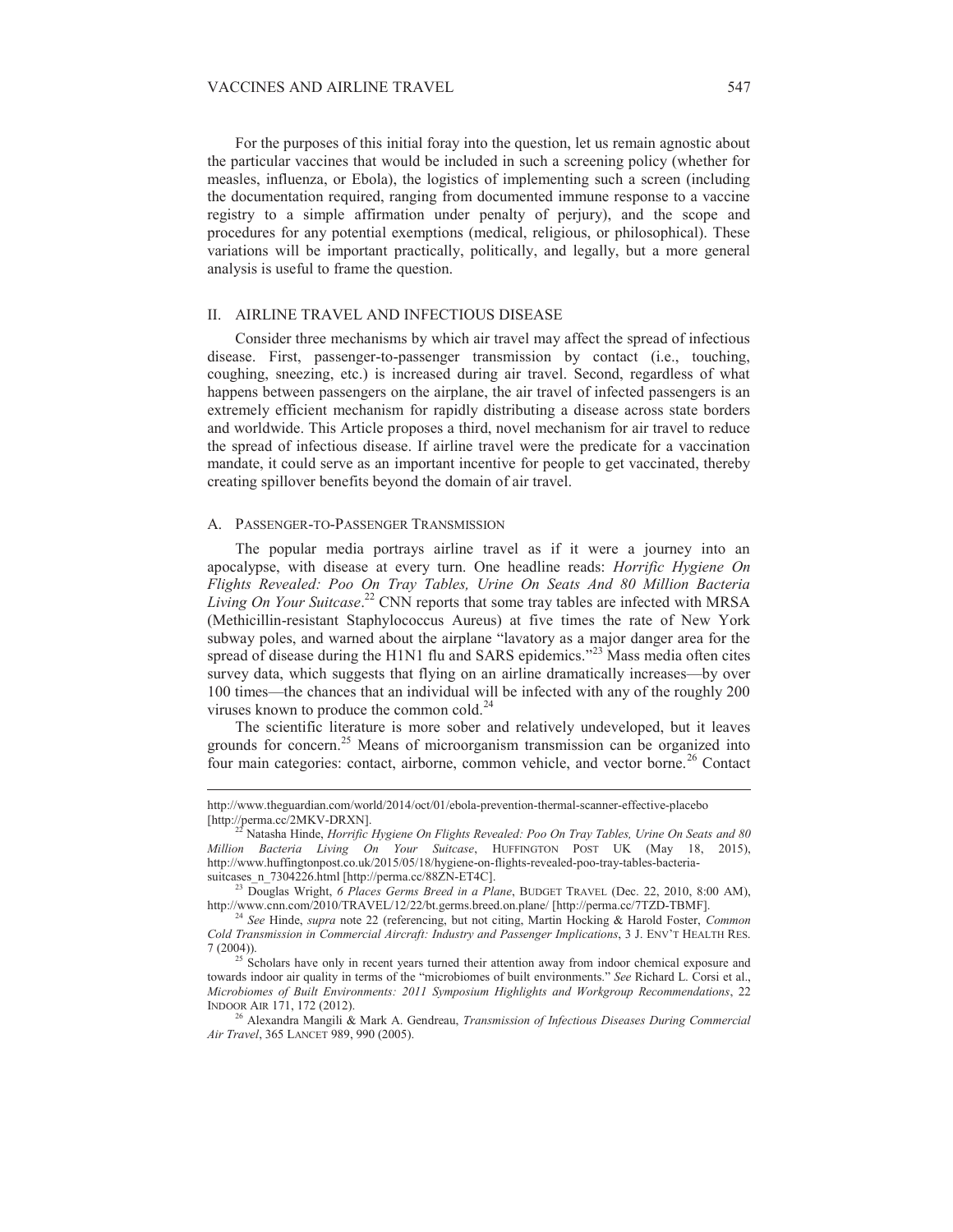transmission includes both direct and indirect body-to-body contact, as well as transmission by large droplets spread by an infected person sneezing, coughing, or talking.<sup>27</sup> Of concern to air travelers are those diseases that are airborne and spread by contact, such as diphtheria, pertussis, pneumococcal disease, various forms of influenza, poliovirus, measles, mumps, rubella, varicella, tuberculosis, meningococcal disease, SARS, smallpox, and Ebola.<sup>28</sup> Diseases with fecal-oral transmission can also be of concern to air travelers, but this is more likely to occur as the result of airlineassociated spread through food served on board.<sup>29</sup>

Airlines recycle about fifty percent of the cabin air, which would seem to be an obvious vector for disease delivery.<sup>30</sup> However, airlines usually filter and deliver the air vertically, from the ceiling of the cabin, drawing it downward and out, before filtering it and mixing it with fresh air. $31$  Thus, the scientific literature suggests that when the ventilation system is working properly, air quality probably does not contribute significantly to the passenger-to-passenger transmission of infectious diseases.<sup>32</sup> Nonetheless, "[t]ransmission becomes widespread within all sections of the passenger cabin when the ventilation system is nonoperational, as shown by an influenza outbreak when passengers were kept aboard a grounded aircraft with an inoperative ventilation system."33 Scientists have also expressed worry that the low levels of humidity aboard an aircraft may dry out the passengers' mucous membranes, which undermines the body's natural ability to capture and destroy viruses and bacteria.<sup>34</sup>

Transmission of diseases spread by contact—which includes large respiratory droplets from sneezing, coughing, or talking—is more worrisome.<sup>35</sup> Tuberculosis is the most studied disease for spread aboard an aircraft; documented cases include a passenger traveling between three American cities and infecting the skin of four of fifteen fellow passengers but not leading to any cases of active disease.<sup>36</sup>

The greatest "risk of disease transmission is associated with a flight time of more than 8 [hours] and sitting within two rows of the index passenger."<sup>37</sup> There have been reports, however, of diseases spreading more extensively. Measles infections, for

<sup>37</sup> *Id.* at 992.

<sup>&</sup>lt;sup>27</sup> *Id.* It is worth noting that not all the literature uses "airborne" in such a limiting manner, often using it to include droplet contact. *E.g.*, L. Morawska, *Droplet Fate in Indoor Environments, or Can We Prevent the Spread of Infection?*, 16 INDOOR AIR 335, 335 (describing relation between droplet particle size and airborne travel). This terminology was likely used because it allowed for a clearer distinction between air-<br>based transmission and transmission relatively independent of air quality.

<sup>&</sup>lt;sup>28</sup> See EUR. CTR. FOR DISEASE & CONTROL, TECHNICAL REPORT: RISK ASSESSMENT GUIDELINES FOR INFECTIOUS DISEASES TRANSMITTED ON AIRCRAFT 11 (2009) (selecting diseases prone to airplane transmission for study); *see generally* CDC, http://www.cdc.gov/ [http://perma.cc/T4AF-Z7SL] (providing

information regarding disease transmission, minimization and prevention).<br><sup>29</sup> *E.g.*, J. Eberhart-Phillips et al., *An Outbreak of Cholera From Food Served on an International Aircraft*, 116 EPIDEMIOLOGY & INFECTION 9 (19

<sup>&</sup>lt;sup>30</sup> But see Jessica Nutik Zitter et al., *Aircraft Cabin Air Recirculation and Symptoms of the Common Cold,* 288 JAMA 483, 486 (2002) (finding no greater risk between flights using 100% recycled air versus 50% recycled air). 31 K. Leder & D. Newman, *Respiratory Infections During Air Travel*, 35 INTERNAL MED. J. 50, <sup>51</sup>

<sup>(2005).&</sup>lt;br><sup>32</sup> *See generally id.*; Mangili & Gendreau, *supra* note 26.<br><sup>33</sup> Mangili & Gendreau *supra* note 26, at 991.<br><sup>34</sup> *See* Martin B. Hocking & Harold D. Foster, *Common Cold Transmission in Commercial Aircraft:* 

*Industry and Passenger Implications*, 3 J. ENVTL. HEALTH RES. (discussing this problem),

<sup>&</sup>lt;sup>35</sup> See Mangili & Gendreau, *supra* note  $26$ , at 992 (discussing "the real potential for rapid spread made possible by the volume and speed of air travel").  $\frac{36}{1}$  *Id.* at 991.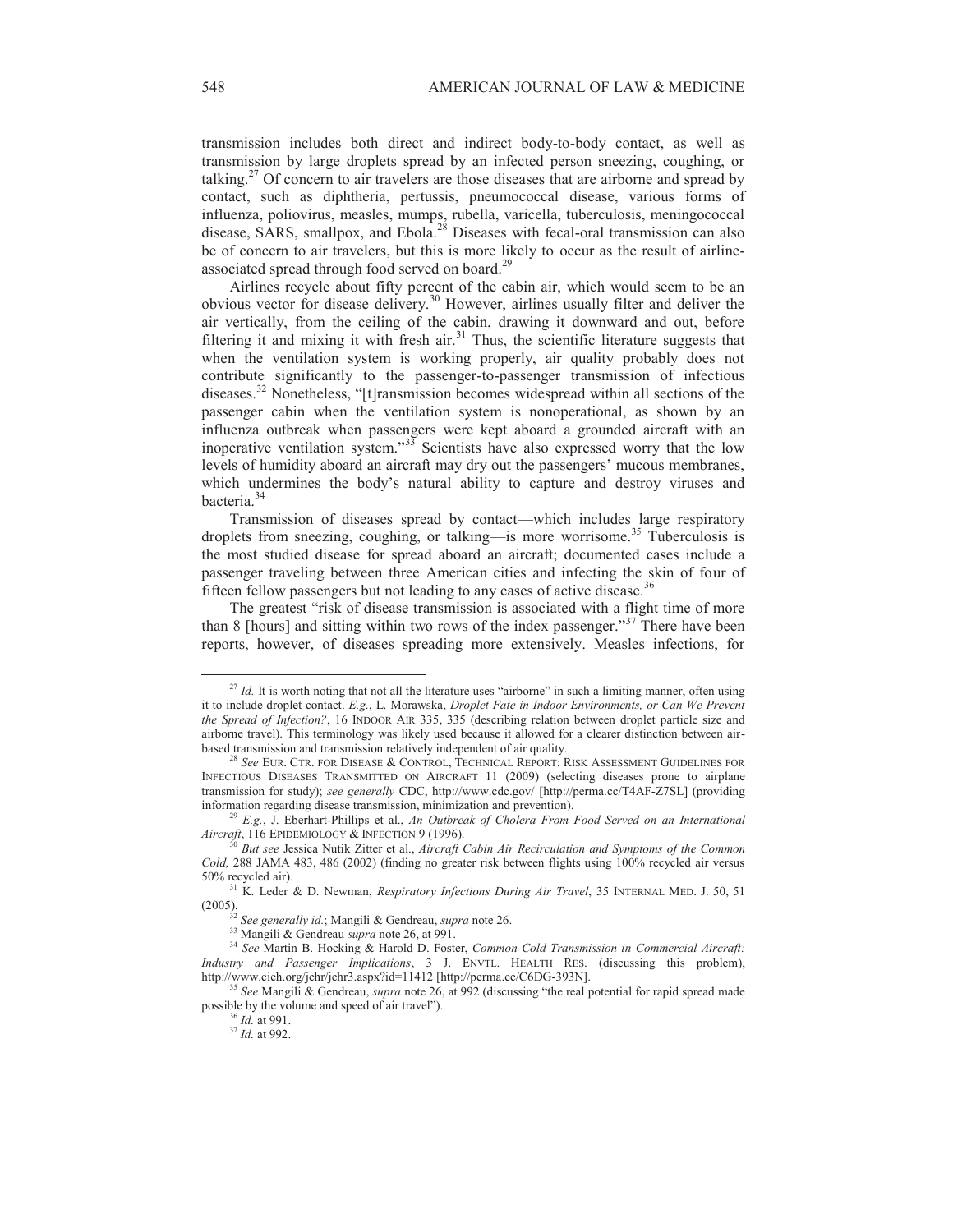instance, have been shown to spread to patients as far as sixteen rows away.<sup>38</sup> In another measles outbreak, an infected patient appeared to have infected another person flying on the same aircraft, as well as five other people who had merely "visited at least one common departure gate."39 On the other hand, over the course of a seven hour flight from Japan to Hawaii, a passenger with measles caused zero infections in 336 exposed passengers, presumably because the vast majority were immunized.<sup>40</sup>

 There have also been various examples of transmission of SARS onboard an aircraft.<sup>41</sup> Physical proximity to the infected person during the flight was clearly correlated to risk of transmission.<sup>42</sup> In one example, a flight attendant was infected after interacting with and touching the tray and food of an infected person.43 In another case, one infected person on a flight of 119 people was associated with potential transmission to twenty-two fellow passengers.<sup>44</sup>

Norovirus was also probably transmitted passenger-to-passenger on an airplane, but by a different mechanism: contamination of the restrooms.<sup>45</sup> Due to the specific epidemiology of norovirus, and because vomiting was contained to the restrooms, it is unlikely that airborne droplets were the cause of transmission.<sup>46</sup> Interestingly, all passengers suspected of norovirus infection reported that the restrooms were clean.<sup>47</sup> This suggests that maintenance for the prevention of disease transmission requires more than apparent cleanliness.

The flu has similarly been documented to spread aboard airline flights. A 1972 outbreak of influenza A/Texas strain on a plane, where passengers were kept aboard for three hours without an operable ventilation system, "resulted in 72% of all passengers about the airline contracting influenza within [three days]."<sup>48</sup> The illness then spread to twenty percent of their family members within two weeks.<sup>49</sup> Other cases of influenza contamination on airplanes have involved patients seated as far as five rows away from the patient who brought the disease on board.<sup>50</sup>

Finally, in addition to the accidental spread of disease person-to-person, there are real concerns that airline flights could be an efficient way to distribute bioterrorism agents among hundreds of people in very close vicinity. Smallpox is particularly worrisome in this regard. In one outbreak in Sweden the spread of smallpox was linked to an in-transit exposure that led to "24 secondary cases and four deaths."<sup>51</sup>

In short, although the person-to-person spread of disease is not peculiar to airline travel, this context intensifies this risk factor. There are few other instances in modern social life where an individual person is in such closely proximity to strangers for such an extended period of time while eating, drinking, and using the restroom. On the other

 $\frac{50}{Id}$ .

<sup>&</sup>lt;sup>38</sup> Frank H. Beard et al., *Contact Tracing of In-Flight Measles Exposures: Lessons From an Outbreak Investigation and Case Series, Australia, 2010, 2 W. PAC. SURVEILLANCE & RESPONSE J. 1, 6 (2011).* 

<sup>&</sup>lt;sup>39</sup> Mangili & Gendreau, *supra* note 26, at 993.<br><sup>40</sup> *Id.*; Pauli N. Amornkul et al., *Low Risk of Measles Transmission After Exposure on an International Airline Flight*, 189 J. INFECTIOUS DISEASES S81, S83 (2004).

<sup>41</sup> Leder & Newman, *supra* note 31, at 53. 42 *Id.* 

<sup>43</sup> *Id.* 

<sup>&</sup>lt;sup>44</sup> Sonja J. Olsen et al., *Transmission of the Severe Acute Respiratory Syndrome on Aircraft*, 349 NEW ENG. J. MED. 2416, 2416 (2003).

<sup>&</sup>lt;sup>45</sup> Marc-Alain Widdowson et al., *Probable Transmission of Norovirus on an Airplane*, 293 JAMA 1859, 1859-60 (2005).<br><sup>46</sup> *Id.*<br><sup>47</sup> *Id.* at 1860.

<sup>&</sup>lt;sup>48</sup> Mangili & Gendreau, *supra* note 26, at 992.

<sup>51</sup> *Id.* at 993.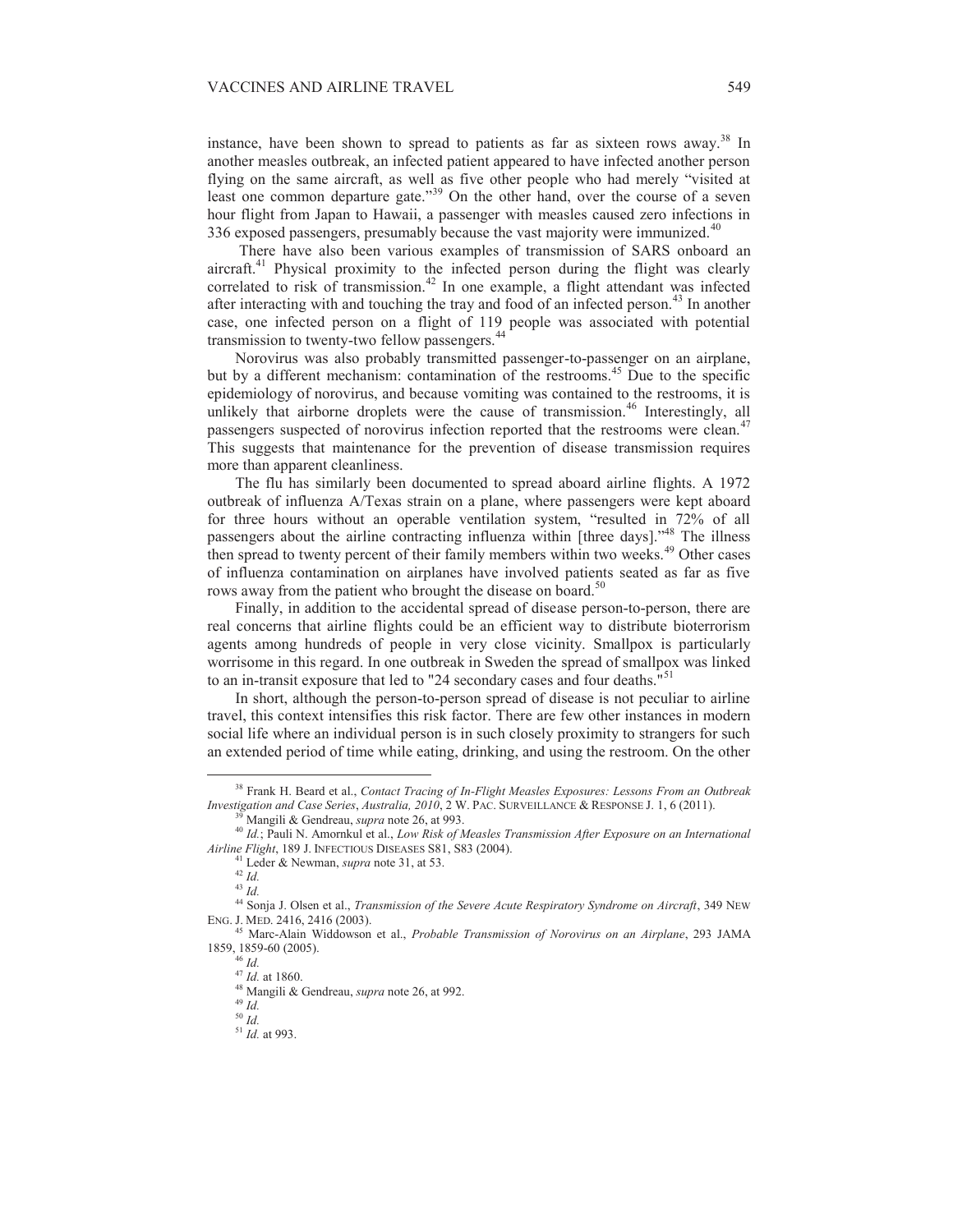hand, with vaccination, widespread immunity to a disease will limit its spread, even in these close quarters. $52$ 

# B. THE FLIGHT AS A MEANS OF SPREADING DISEASE ACROSS STATE LINES

"Perhaps the greatest concern for global health . . . is the ability of a person with a contagious illness to travel to virtually any part of the world within 24 [hours]."<sup>53</sup> After the terrorist attacks of September 11, 2001, the ban on airline travel and the subsequent depression of the air travel market provided a natural experiment that demonstrated how air travel contributed to the rate at which a disease spreads across the country.<sup>54</sup> We now know that the volume of travel is directly related to the rate at which influenza viruses spread within the United States.<sup>55</sup>

There are documented cases of measles being spread around the country in this way. For example, in 1982 a young naval officer from San Diego acquired the disease from a two-year-old child there, and then traveled to Washington State, where he then infected nine others.<sup>56</sup> Only one of these individuals met him face-to-face; the others were infected because they were on the same flight or in the same parts of the airport.<sup>57</sup> More recently, a single outbreak of measles at Disneyland was then spread across the country by travelers, creating 189 cases, spread across twenty-four states and the District of Columbia.<sup>58</sup>

"The severe acute respiratory syndrome (SARS)," which caused 774 deaths, "spread rapidly around the world, largely because persons infected with the SARSassociated coronavirus ("SARS-CoV") traveled on aircraft to distant cities."59 As the CDC explains in its retrospective, "SARS, for the United States, was a travelassociated illness."<sup>60</sup>

On an international scale, the spread of H1N1 has been correlated to the volume of international flights to and from a destination.<sup>61</sup> The implication of this study is that commercial airports can be mapped and the connections can be used as a means of limiting the spread of infectious diseases in the future.<sup>62</sup> Another study, also looking at

<sup>&</sup>lt;sup>52</sup> *See* Amornkul et al., *supra* note 40, at S81.<br><sup>53</sup> Andrew T. Pavia, *Germs on a Plane: Aircraft, International Travel, and the Global Spread of Disease*, 195 J. INFECTIOUS DISEASES 621, 621 (2007).

<sup>&</sup>lt;sup>4</sup> John S. Brownstein et al., *Empirical Evidence for the Effect of Airline Travel on Inter-Regional Influenza Spread in the United States*, 3 PLOS MED. 1826, 1826 (2006).<br><sup>55</sup> *Id.* ("We found that domestic airline travel volume . . . predicts the rate of influenza spread.").

<sup>56</sup> CDC, *Epidemiologic Notes and Reports Interstate Importation of Measles Following Transmission in an Airport--California, Washington*, 1982, 32 MMWR WEEKLY 215 (Apr. 29, 1983), http://www.fasthealth.com/goto.php?url=www.cdc.gov/mmwr/preview/

mmwrhtml/00000070.htm [http://perma.cc/GC3V-785T].<br><sup>57</sup> *Id.*<br><sup>58</sup> Mogelas Cases and Outbreaks CDC

<sup>58</sup> Measles Cases and Outbreaks, CDC, http://www.cdc.gov/measles/cases-outbreaks.html [http://perma.cc/5FL4-F4CG] (last updated Mar. 8, 2016) ("In 2015, 189 people from 24 states and the District of Columbia were reported to have measles.").

<sup>59</sup> Olsen et al., *supra* note 44, at 2416. 60 *Remembering SARS: A Deadly Puzzle and the Efforts to Solve It*, CDC, http://www.cdc.gov/about/history/sars/feature.htm [http://perma.cc/3XN6-P3YA] (last updated Apr. 26, 2013).

<sup>2013). 61</sup> Kamran Khan et al., *Spread of Novel Influenza A (H1N1) Virus Via Global Airline Transportation*, 361 NEW ENG. J. MED. 212, 213 (2009) ("We then compared the international destinations of travelers departing from Mexico with confirmed H1N1 importations associated with travel to Mexico, and we found a remarkably strong degree of correlation.").

<sup>&</sup>lt;sup>62</sup> See id. <sup>("</sup>[C]orrelation between the international movements of travelers and H1N1 . . . suggest that quantitative analysis of worldwide air-traffic patterns can help cities and countries around the world better anticipate their risks of importing global infectious diseases.").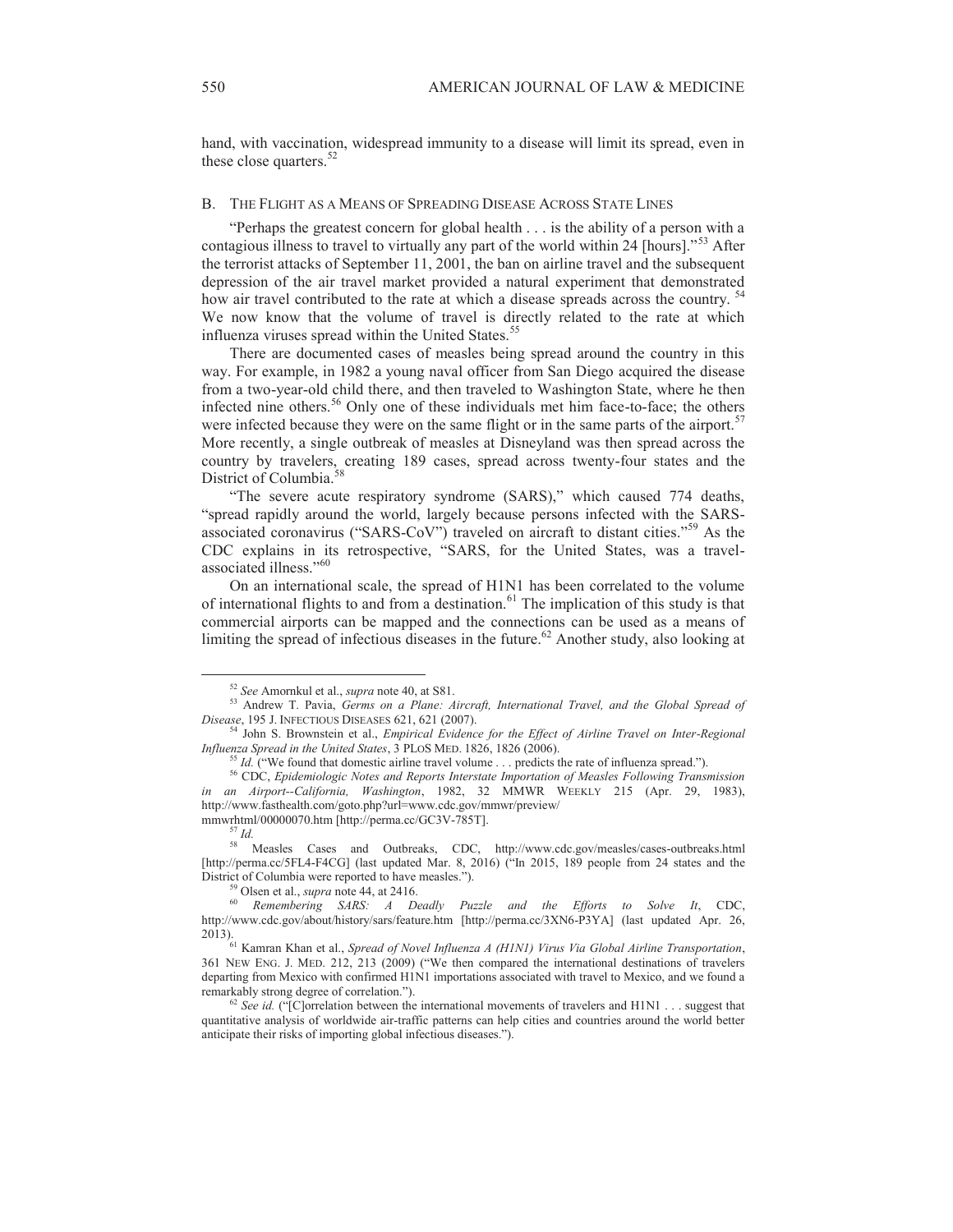H1N1, reached a similar conclusion: the volume of international traffic of a United States airport can be used to predict the United States arrival time of a disease based on the disease's point of origin.<sup>63</sup>

Similarly, Ebola was spread from West Africa and brought to and around the United States by airline travel, where the first patient then infected two healthcare workers.<sup>64</sup> One of those healthcare workers then traveled on a domestic airline to Ohio, where she was diagnosed.<sup>65</sup> No transmission of the disease to fellow passengers was documented.<sup>66</sup>

Overall, then, even if there was no risk of passenger-to-passenger spreading of disease on the airline, there are important concerns that airlines efficiently move passengers from one geographic region, where there may be an outbreak, to another. Unvaccinated passengers are more likely to be so infected.

# C. FLYING AS AN INCENTIVE FOR VACCINATION

The foregoing discussion has shown that airline travel is an important way for a contagion to quickly spread through contemporary society. Aside from blunting those causal mechanisms for the spread of disease, a vaccination policy focused on airline travel could have secondary benefits for public health generally, since such a mandate may cause more individuals to become vaccinated overall. On the margin, these higher rates of vaccination will benefit public health in all the other areas where individuals may spread contagion, including trains, subways, healthcare settings, restaurants, sporting events, and workplaces.

Virtually all Americans will want to fly at some point during their lives, and most Americans want to fly every year.<sup>67</sup> Indeed, as of 2003, only eighteen percent of survey respondents reported that they have never flown, and many of that small percentage were younger individuals who simply have not yet had the opportunity to fly.<sup>68</sup> Interestingly, families who refuse to vaccinate their children are also more likely to have higher incomes and higher levels of education,<sup>69</sup> and this is the profile of most airline travelers<sup>70</sup>

Some individuals will receive medical exemptions to any vaccine mandate, and a mandate keyed to airline travel may also recognize some religious or philosophical exemptions, even though there is no constitutional requirement to do so. The remaining non-exempt individuals will likely number in the millions, depending on

<sup>&</sup>lt;sup>63</sup> Grace M. Hwang et al., *A Model-Based Tool to Predict the Propagation of Infectious Disease Via Airports*, 10 TRAVEL MED. & INFECTIOUS DISEASE 32 (2012).

<sup>&</sup>lt;sup>64</sup> Wendy M. Chung et al., *Active Tracing and Monitoring of Contacts Associated With the First Cluster of Ebola in the United* States, 163 ANNALS INTERNAL MED. 164, 164 (2015); *see generally* C. Poletto et al., A*ssessing the Impact of Travel Restrictions on International Spread of the 2014 West African Ebola Epidemic*, 19 EUROSURVEILLANCE 1, 8 (2014) (providing mathematical modelling). 65 Carolyn L. McCarty et al., CDC, *Response to Importation of a Case of Ebola Virus Disease--Ohio,* 

*October 2014*, 63 MMWR, at 1089-1090 (2014). 66 Joanna J. Regan et al., CDC, *Public Health Response to Commercial Airline Travel of a Person with* 

*Ebola Virus Infection - United States, 2014*, 64 MMWR 65 (2015). 67 *See generally* GALLUP, *supra* note 11 (providing data on Americans' feelings about flying).

<sup>68</sup> U.S. DEP'T OF TRANSP., AIRLINE PASSENGER TRAVEL, 3 OMNISTATS 1 (2003), http://www.rita.dot.gov/bts/sites/rita.dot.gov.bts/files/publications/omnistats/volume\_03\_issue\_03/pdf/entire

<sup>.</sup>pdf [http://perma.cc/8V4U-EMNW]. 69 *See* Philip J. Smith et al., *Parental Delay or Refusal of Vaccine Doses, Childhood Vaccination* 

<sup>&</sup>lt;sup>70</sup> U.S. DEP'T OF TRANSP., *supra* note 68, at 1 (finding that those who have never traveled in a commercial airline are more likely to "have no more than a high school education" and "have a yearly household income of less than \$30,000").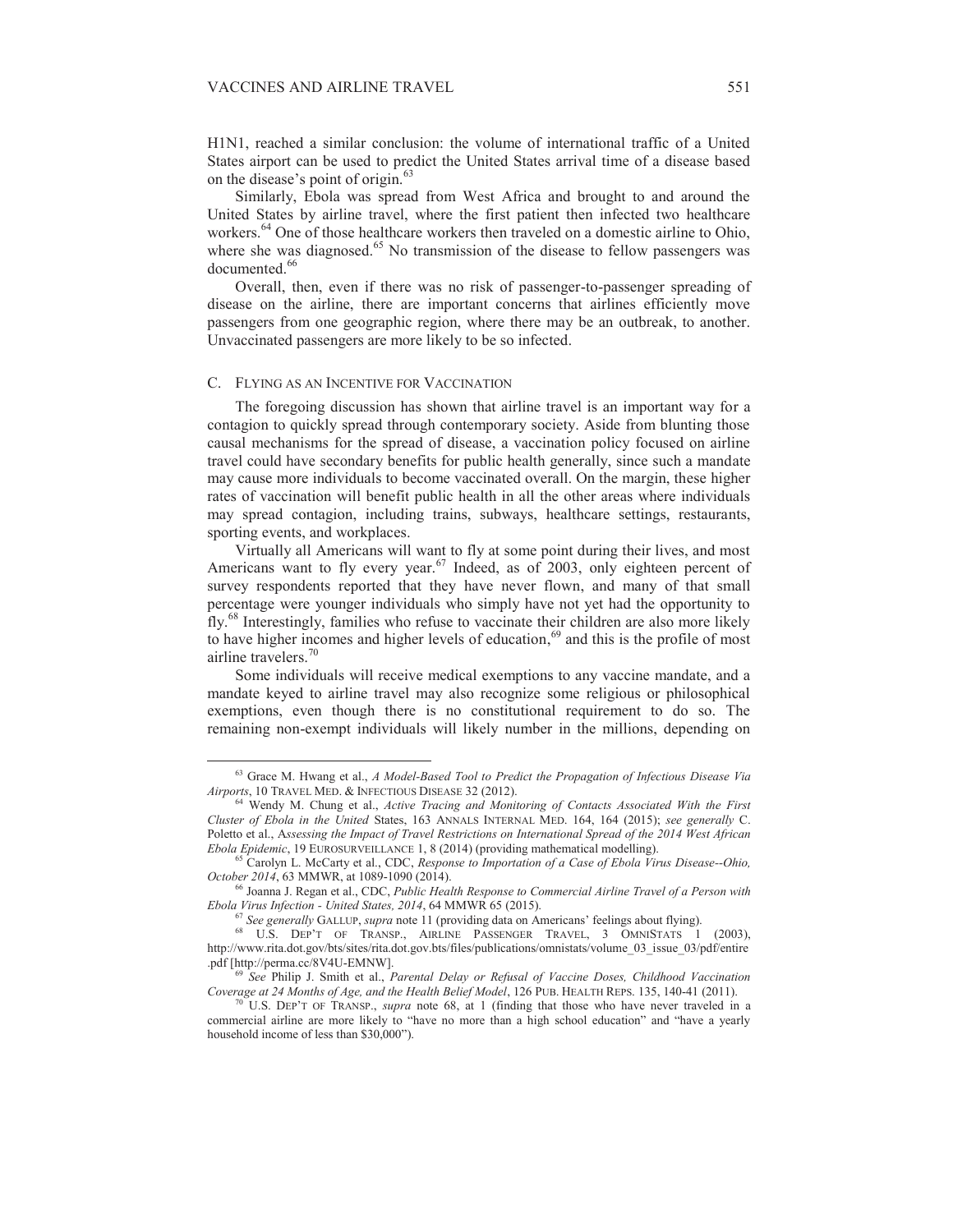which vaccines are targeted and the scope of any exemptions. These individuals will face the vaccination mandate as a choice between either (a) not flying, or (b) becoming vaccinated. Some portion of those individuals will find the prospect of life without airline travel to be less attractive than the prospect of life fully vaccinated. The size of this portion is an empirical question.

We can hypothesize that the number of individuals who become vaccinated due to an airline mandate may be substantial, since the benefits of airline travel are so great. In qualitative terms, airline travel allows both leisure (seventy-eight percent of all trips) and business (twenty-two percent of all trips).<sup>71</sup> The leisure category involves visits with family, cultural traditions such as Thanksgiving, and celebrations such as weddings. Because only thirty-seven percent of Americans still live in their hometowns, there is an imperative to travel back to visit family and friends and to participate in important life events.<sup>72</sup> The leisure category also includes cultural attractions, such as museums and vacations to a wide range of destinations. For example, twenty-one million Americans enjoy snow skiing or snowboarding every year, and fifteen million Americans enjoy snorkeling, scuba, or sailing every year.<sup>73</sup> A substantial portion of these individuals do not live near locations where those sports are possible, and airline travel may be necessary to enjoy those activities.<sup>74</sup>

The business category involves a wide range of opportunities, including sales, promotions, professional development, and conferences. In 2015, estimates placed American business travel at over 492 million trips.<sup>75</sup> For some jobs, a refusal to use airline travel may be deeply problematic to career advancement or even retention.

Another way to measure value is by assessing the amount that individuals spend on airline travel. In 2011, Americans spent on average \$342 per person on airfare.<sup>76</sup> Basic economic theory suggests that the airline travel was worth *at least* that much to these individuals, or else they would have been unwilling to spend it (preferring instead to keep the money).<sup>77</sup> In this sense, \$342 per year represents the minimum value of flying, and therefore is a decent floor for our estimate of the incentive effects of an airline vaccine mandate. Of course, the airfare was likely only a means to an end—one part of a vacation plan that may cost a few thousand dollars. For destinations where driving is infeasible, the actual value of the flight may be much greater than its airline fare.

 <sup>71</sup> U.S. TRAVEL ASS'N, *U.S. Travel Answer Sheet* (2015), http://www.ustravel.org/sites/default/ files/Media%20Root/Document/US\_Travel\_AnswerSheet\_Jan2016.pdf [http://perma.cc/VMH4-ZZP9]. 72 D'VERA COHN & RICH MORIN, PEW RES. CTR., AMERICAN MOBILITY: WHO MOVES? WHO STAYS

PUT? WHERE'S HOME? 1 (2008), http://www.pewsocialtrends.org/files/2010/10/Movers-and-Stayers.pdf [http://perma.cc/E7C7-TKJG] (last updated Dec. 29, 2008). 73 OUTDOOR FOUNDATION, OUTDOOR PARTICIPATION REPORT 58 (2013),

http://www.outdoorfoundation.org/pdf/ResearchParticipation2013.pdf [http://perma.cc/U9HY-A95F]. Note that these estimates may somewhat over-inflate the totals, because they may double count individuals that enjoy more than one sport. *See id.*

<sup>&</sup>lt;sup>74</sup> See *id.* at 20 (providing data on the percentage of Americans who travel to take part in sports or recreation). <sup>75</sup> BUS. TRAVEL ASS'N, *U.S. Business Travel Volume Projected to Rise Over Next Two Years* (Apr. 14,

<sup>2015),</sup> http://www.gbta.org/PressReleases/Pages/RLS\_041515\_USA.aspx [http://perma.cc/FD7T-UN7R]. 76 Geoffrey Paulin, *Travel Expenditures: 2005-2011: Spending Slows During Recent Recession*, 1 U.S.

BUREAU OF LABOR STATS. 1, 2 (2012), http://www.bls.gov/opub/btn/volume-1/pdf/travel-expenditures-

<sup>2005-2011-</sup>spending-slows-during-recent-recession.pdf [http://perma.cc/9RQN-83YA].<br><sup>77</sup> *See generally* E. Roy Weintraub, *Neoclassical Economics*, LIBRARY OF ECON. & LIBERTY (2002),<br>http://www.econlib.org/library/Enc1/Neoc http://www.econlib.org/library/Enc1/NeoclassicalEconomics.html (explaining that neoclassical economics can be summarized in part, as "[b]uyers attempt to maximize their gains from getting goods, and they do this by increasing their purchases of a good until what they gain from an extra unit is just balanced by what they had to give up to obtain it").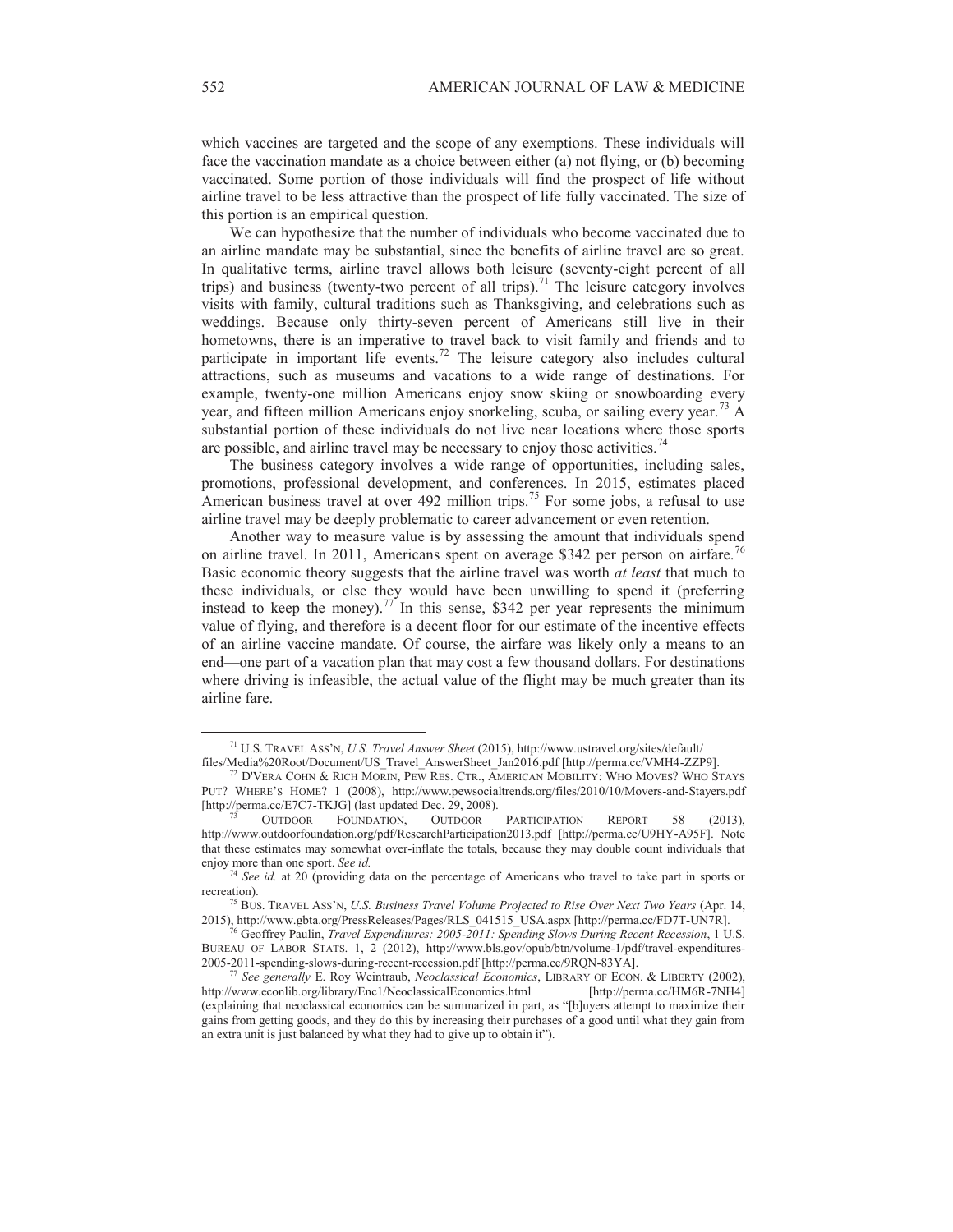Of course, individuals facing a vaccine mandate will weigh it against the out-ofpocket costs involved with purchasing the vaccine and any hassle involved in doing so. For individuals who have health insurance subject to the essential health provisions of the Affordable Care Act, vaccines are covered without cost-sharing.<sup>78</sup> Still, some individuals will lack such coverage and find the costs prohibitive, even though they could otherwise afford to fly. This raises larger questions of health policy: is it rational to have a healthcare system where costs deter some individuals from securing vaccinations that provide a collective benefit to the population? At least in times of an outbreak, it would be sensible for the government to fund the vaccination out of general tax revenues.

The similar context of vaccine mandates in healthcare workplaces provides analogical evidence as to the behavior of people subject to a mandate. In a systematic review of twelve prior studies concerning such employer mandates, scholars found that six of the studies documented terminations and voluntary resignations of 0.02-0.15% of the workforce.<sup>79</sup> Other studies found between three to four percent.<sup>80</sup> Against these losses of workers, the mandates showed significant increases in vaccinations, often in the double digits, with all hospitals achieving greater than ninety-four percent rates of vaccination among workers covered by the mandate.<sup>81</sup> Whether these mandates alone are effective in reducing the spread of disease is another question.<sup>82</sup>

Similarly, there is anecdotal evidence from physicians who have required that their patients choose between vaccination and finding another doctor. The phenomenon is surprisingly common—in one study of Connecticut doctors, thirty percent fired patients for vaccine refusal.83 One doctor reports that upon instituting the discharge policy, approximately fifty to one hundred patients agreed to be vaccinated who otherwise would not have. $84$  Nonetheless the research on this phenomenon is surprisingly sparse; it should be a priority for future study.

Overall then, an unvaccinated, non-exempt person facing an airline vaccination mandate will have to heavily weigh the costs of being non-vaccinated, including both the increased risk of disease and the inability to travel by air. Future survey research could provide more precise estimates as to the scale of the effect that an airline vaccination policy may have on overall vaccination rates, and thus the effect on public

 <sup>78</sup> *See* DEP'T OF HEALTH & HUMAN SERVS., *The Affordable Care Act and Immunization* (Sept. 14, 2010), http://www.hhs.gov/healthcare/facts-and-features/fact-sheets/aca-and-immunization/index.html

Samantha I. Pitts et al., *A Systematic Review of Mandatory Influenza Vaccination in Healthcare Personnel*, 47 AM. J. PREVENTATIVE MED. 330, 336 (2014), http://vaccinesafetyresource.elsevier.com/ sites/default/files/Flu-Pitts-Systematic.pdf [http://perma.cc/89RF-SGLQ].<br><sup>80</sup> *Id.* 8<sup>1</sup> *Id.* at 332.

<sup>&</sup>lt;sup>82</sup> See Roger E. Thomas et al., *Influenza Vaccination for Healthcare Workers Who Care for People Aged 60 or Older Living in Long-Term Care Institutions*, COCHRANE LIBRARY 1, 2 (2013) ("Vaccinating healthcare workers who care for those aged 60 or over in LTCIs showed no effect on laboratory-proven influenza or complications (lower respiratory tract infection, hospitalisation or death due to lower respiratory tract illness) in those aged 60 or over resident in LTCIs ."); Eli Perencevich, *Mandatory Influenza Vaccination of Healthcare Workers: The End or Just the Beginning?*, CONTROVERSIES IN HOSPITAL INFECTION PREVENTION (Dec. 18, 2015, 8:32 AM), http://haicontroversies.blogspot.com/2015/12/mandatory-influenza-vaccination-of.html [http://perma.cc/8NPK-FZE9] (calling for additional sick leave and other policies to accompany a vaccine mandate).

FZE9] (calling for additional sick leave and other policies to accompany a vaccine mandate). 83 Susan Leib et al., *Pediatricians' Experience with and Response to Parental Vaccine Safety Concerns and Vaccine Refusals: A Survey of Connecticut Pediatricians*, 126 PUB. HEALTH REP. 13, 17 (2011); *see also* Shirley S. Wang, *More Doctors 'Fire' Vaccine Refusers*, WALL STREET J., Feb. 15, 2012, at A3

<sup>&</sup>lt;sup>84</sup> Brittny Mejia, *Doctors Turn Away Unvaccinated Kids*, L.A. TIMES, Feb 10, 2015, at A1-A6, http://www.latimes.com/science/la-me-vaccination-policy-20150210-story.html [http://perma.cc/JF6S-8328].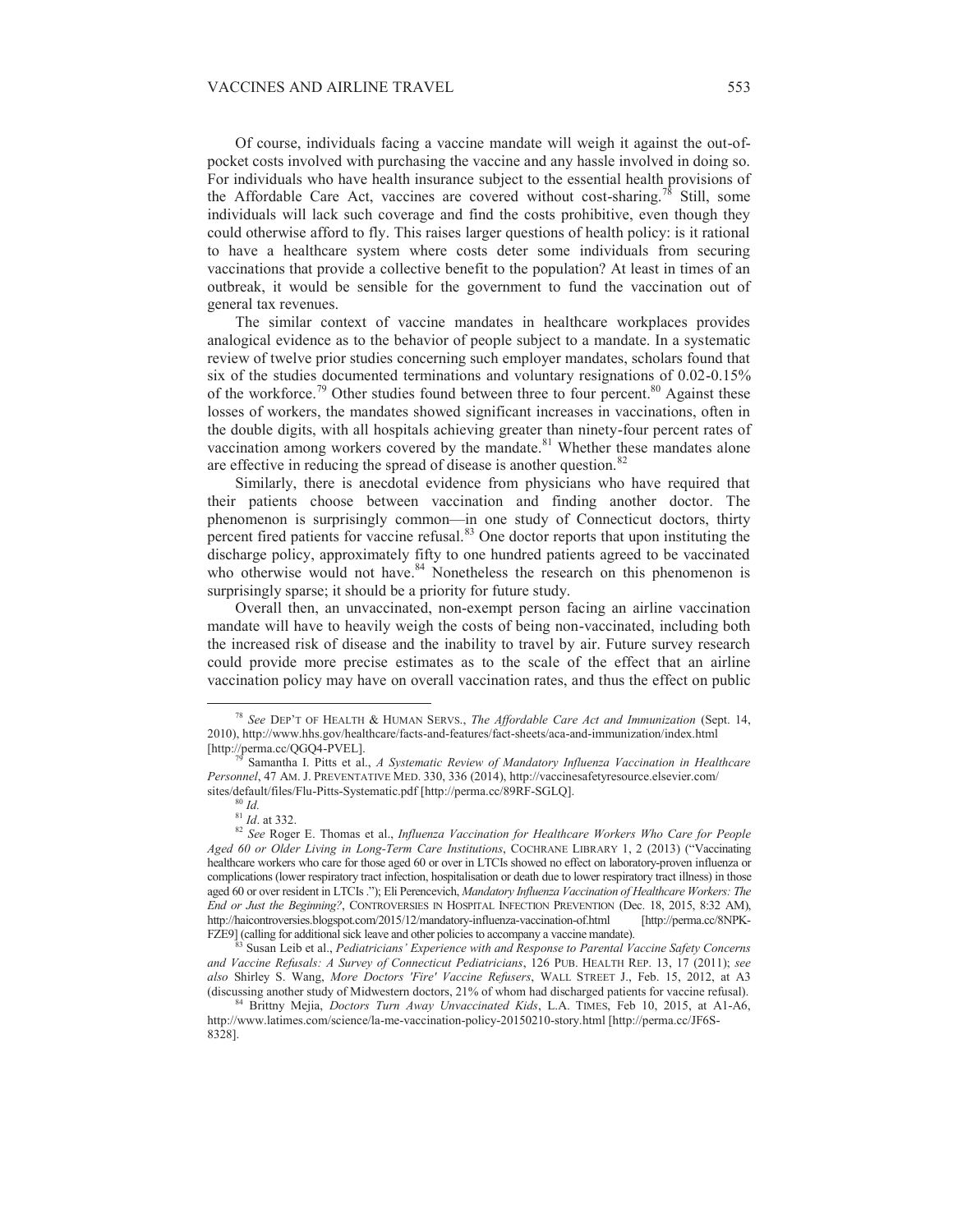health more generally. However, it is plausible that a vaccine screen focused on airline travel would increase the levels of vaccination and thus have a salutary effect on the control of infectious disease.

# III. THE EXISTING IMPETUS FOR AIRLINES TO ADOPT A VACCINE SCREEN

This Part examines whether reasons already exist for airlines to adopt a vaccination mandate policy. It considers market-based and liability-based reasons.

## A. MARKET-BASED REASONS AND LOGISTICS

Before examining the need for government intervention, it is worthwhile to consider whether the airlines, as rational profit-seeking enterprises, may have marketbased incentives to adopt some sort of vaccination policy. From the outset, it must be acknowledged that this is an odd inquiry: how could it possibly be in the airline industry's interest to refuse some paying passengers?

Airlines are very sensitive to any suggestion that airline travel may be unsafe, and infectious disease poses precisely such a threat to safety. During the Ebola outbreak in 2014, for example, airline stock prices tumbled, destroying billions of dollars of company value based on fears that passengers would stay away from airline travel if the outbreak were uncontrolled.<sup>85</sup> Between September 2 and October 15, the airline index lost sixteen percent of its value, more than double the losses of the S&P 500 during the same period; American Airlines alone lost more than a quarter of its company value.<sup>86</sup> Similarly, during the SARS outbreak of 2003, North American airlines lost over one billion dollars in revenue due to reduced passenger traffic.<sup>87</sup> Scholarly surveys add weight to these concerns: over three-quarters of respondents say that they would avoid public transportation during a pandemic.<sup>88</sup>

As a strategy of managing a specific disease outbreak for which there is a vaccine available, it is plausible to imagine an airline requiring passengers to be vaccinated in order to reassure the other passengers that it is safe to fly. It is more difficult to assess whether airlines may have an interest in doing so for more routine infectious diseases, like measles or varicella, outside the context of a crisis. As noted above, however, there may still be an incentive to avoid negative publicity about airline travel being unhealthy, which appears in the mass media on a regular basis.<sup>89</sup>

So far, we have focused on the potential for infectious disease to reduce air travel generally, but it is also possible for particular airlines to distinguish themselves from their competitors by adopting a vaccine policy. Such airlines could thereby brand themselves as the cleaner, safer airline for passengers that prefer to fly with others who

 <sup>85</sup> Jeffrey Dastin, *U.S. Airline Stocks Fall on Renewed Fears of Ebola Effect on Travel*, REUTERS (Oct. 15, 2014, 1:56 PM), http://www.reuters.com/article/2014/10/15/us-usa-airlines-stocks-

idUSKCN0I429U20141015 [http://perma.cc/5YNW-YXBY]. 86 Teresa Cederholm, *Why the Ebola Scare Led to a 16% Drop in the Airline Index*, MARKET REALIST (Oct. 20, 2014, 4:05 PM), http://marketrealist.com/2014/10/why-ebola-scare-led-to-a-16-drop-in-airlineindex/ [http://perma.cc/W4QF-TW4J]. 87 Teresa Cederholm, *Must-Know: SARS' Impact on the Airline Industry*, MARKET REALIST (Oct. 20,

<sup>2014, 3:52</sup> PM), http://marketrealist.com/2014/10/must-know-sars-impact-airline-industry/

 $85^{\circ}$ M. Zia Sadique et al., *Precautionary Behavior in Response to Perceived Threat of Pandemic Influenza*, 13 EMERGING INFECTIOUS DISEASE 1307, 1311 (2007), http://wwwnc.cdc.gov/eid/article/13/9/pdfs/07-0372.pdf [http://perma.cc/D54T-F4JR]. 89 *See supra* notes 17-24 and accompanying text.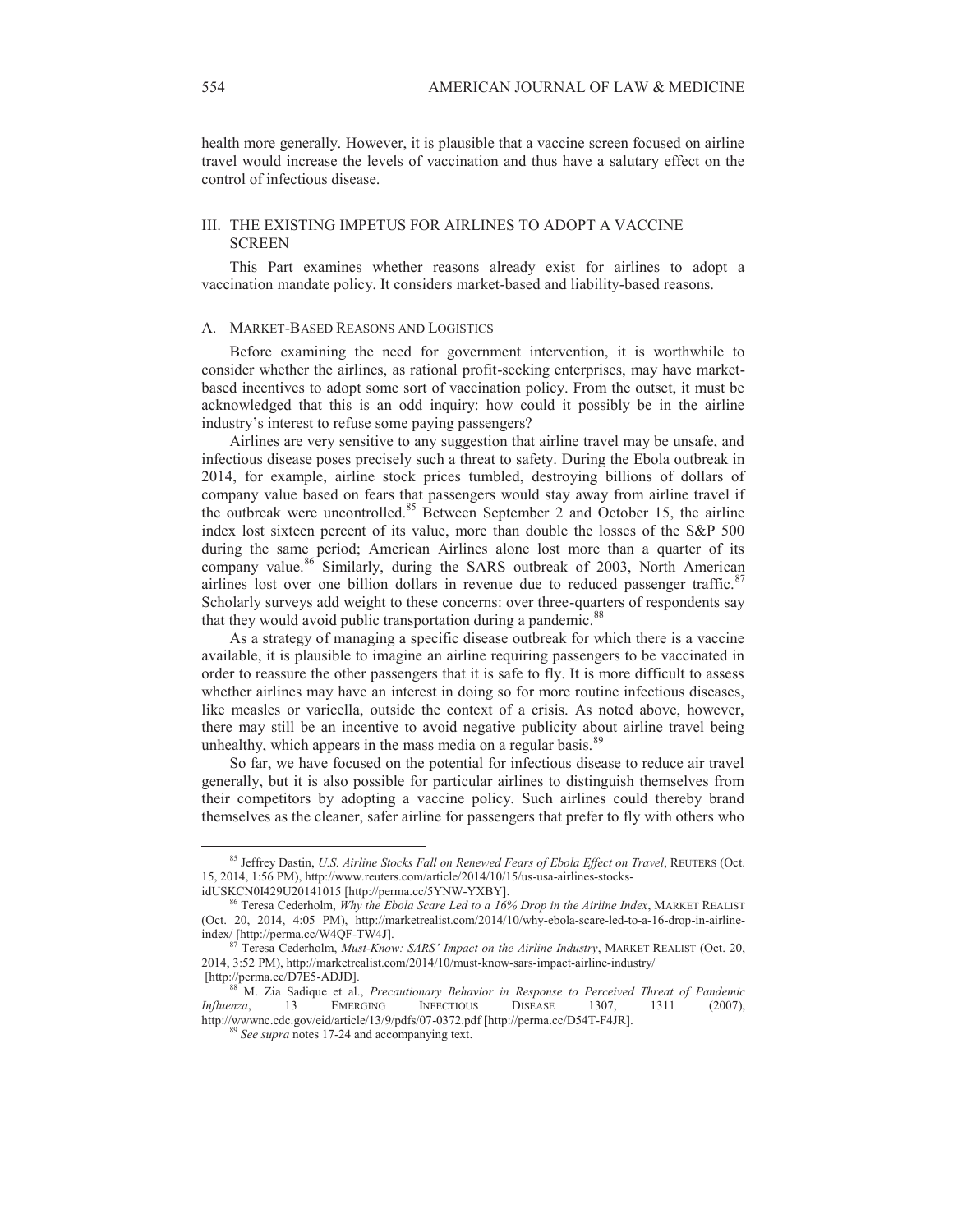are similarly vaccinated. Of course, airlines also share airline terminals and security screening lines, which prevents them from making a strong claim about relative infectious disease safety.

Of concern for airlines will be the logistics of enforcing any vaccine policy, as well as who will bear those costs. After the September 11 attacks, Congress created a \$2.50 per leg of trip security fee, which paid for the enhanced screening; previously, the airlines bore most of these costs themselves.<sup>90</sup> Similarly, the cost of screening could be spread to passengers, and could be performed collectively for all airlines. Alternatively, it could be borne by taxpayers as a whole or by the airlines themselves.

For a vaccine screen, these burdens could be minor or quite significant, depending on the modality used for checking vaccination status and the scope of any such screen, whether applied to a particular, highly salient vaccination (e.g., Ebola) or to a wide range of vaccinations (some of which a passenger may have only received decades ago). The move towards electronic medical records could facilitate this sharing of information about vaccine status, especially if the federal government specifies a particular standard for data sharing, which otherwise also protects patient privacy. If airlines cooperated together to create such a standard, or if the federal government actually did so, then an economy of scale could be achieved. Alternatively, for a particular, highly salient vaccine (e.g., Ebola or seasonal flu), providers could issue a card or electronic token that recipients could display at check-in.

Another modality would be to simply provide the vaccination at the airport itself, as some airports already do for the annual seasonal flu shot.<sup>91</sup> While such a practice is maximally efficient to reach all flyers at the point of service, the vaccine typically will not be immediately effective.<sup>92</sup> Nonetheless, it would be valuable as a rollout for the many flyers that travel repeatedly.

The least onerous method would be simply to require passengers to attest, under penalty of perjury, that they have received whatever vaccines the airline wishes to screen, perhaps supported by random audits (similar to tax enforcement). There will, of course, be a trade-off between how rigorous any protocol will be to ensure its accuracy, and the costs and burdens of having that level of screening. Herd immunity does not require 100% attainment, which suggests that a low-hanging fruit strategy may be optimal, at least initially.

A vaccine screen may also have a different impact on domestic travelers, the vast majority of whom may already have a particular vaccine, as opposed to the millions of international travelers annually, who may have much lower base rates of vaccination.<sup>93</sup> Currently, American immigration law requires vaccinations for those applying for permanent residency status, but does not require vaccinations for temporary travel to

 <sup>90</sup> *See* Jessica Dickler, *Post 9/11 Travel: What Airport Security Costs Us*, CNN MONEY (Sept. 8, 2011, 5:56 AM), http://money.cnn.com/2011/09/08/pf/911\_travel/ [http://perma.cc/B3T2-MYYZ]; U.S. H. OF REPS., COMM. ON THE BUDGET, THE TRANSPORTATION SECURITY ADMINISTRATION AND THE AVIATION-SECURITY FEE (Dec. 10, 2013), http://budget.house.gov/news/documentsingle.aspx?DocumentID=364049 [http://perma.cc/6FWP-VDUP].

See Medical Services - O'Hare International Airport, CHI. DEP'T OF AVIATION (2015), http://www.flychicago.com/OHare/EN/AtAirport/Facilities/TravelerServices/Medical-Services.aspx<br>[http://perma.cc/FXO4-JLF9] (advertising kiosks for giving flu shots in three terminals).

<sup>[</sup>http://perma.cc/FXQ4-JLF9] (advertising kiosks for giving flu shots in three terminals). 92 *See Key Facts About Seasonal Flu Vaccine*, CDC, http://www.cdc.gov/flu/protect/keyfacts.htm [http://perma.cc/8CYH-CM3W] (last updated Oct. 2, 2015) (explaining that it takes about two weeks for the

<sup>&</sup>lt;sup>93</sup> NAT'L TRAVEL & TOURISM OFF., U.S. DEP'T OF COMMERCE, INTERNATIONAL VISITATION TO THE UNITED STATES: A STATISTICAL SUMMARY OF U.S. VISITATION (2013), http://travel.trade.gov/outreachpages/download\_data\_table/2013\_Visitation\_Report.pdf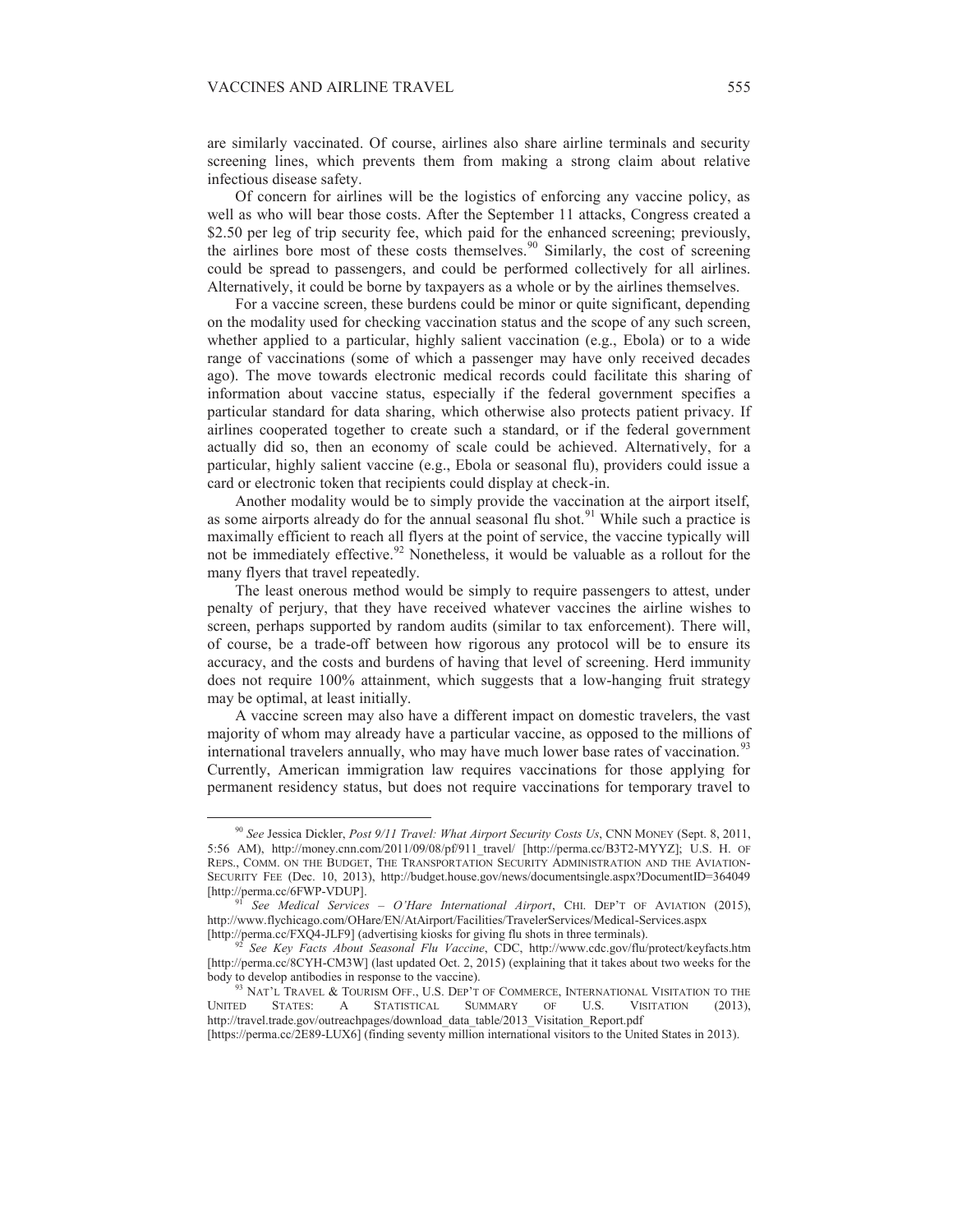the United States.<sup>94</sup> Foreign travelers may also have difficulty showing compliance with such a mandate if their healthcare providers do not speak English. Still, the World Health Organization ("WHO") already plays a role in facilitating the communication of such health information across borders.<sup>95</sup> The U.S. State Department could also integrate such a mandate in its visa issuance and passport review procedures. Given that the index patients may well come from abroad, the effectiveness of any airline vaccine screen may depend on working out these logistics in particular.

Aside from those administrative costs and complications, the bottom line for a rational airline is whether a vaccine mandate would ultimately increase or decrease the number of seats filled. This empirical question in part depends on what proportion of currently unvaccinated and non-exempt passengers would stop flying rather than become vaccinated, and whether allayed fears of infectious disease would increase the number of flights taken by others. On the other hand, it should be reassuring that the vast majority of Americans do not object to vaccinations,<sup>96</sup> but more specific data about the likely behavior of consumers under such an airline screen is currently unavailable. If airlines do move towards a vaccine screen, they may do so collectively. The airline industry suffers from market concentration, which makes competition along this dimension less likely.<sup>97</sup>

#### B. LIABILITY-BASED REASONS

If the market fails to produce an optimal level of vaccinations, background liability rules may do so. In particular, tort law imposes upon airlines a duty of care to passengers as well as to others on the ground who are foreseeably injured by airline operations.

To be sure, although the airlines are heavily regulated by the Federal Aviation Administration, state tort law remedies have not been altogether preempted. However, the courts are split as to whether federal law substitutes the common law standard of care for a different, arguably lower, standard, which may be sufficient to incentivize airlines to take precautions. We first review that common law standard, then consider the federal standard, and the divided authority as to which one applies.

 <sup>94</sup> *See New Vaccination Criteria for U.S. Immigration: Frequently Asked Questions (FAQ)*, CDC, http://www.cdc.gov/immigrantrefugeehealth/laws-regs/vaccination-immigration/revised-vaccination-

immigration-faq.html [http://perma.cc/46RV-TXMW] ("The new vaccination criteria apply to all applicants who seek legal permanent residence in the United States."); *Non Immigrant Visas FAQs*, CONSULATE GENERAL OF THE U.S., AMSTERDAM THE NETHERLANDS, GENERAL OF THE U.S., AMSTERDAM • THE NETHERLANDS, http://amsterdam.usconsulate.gov/other\_niv\_issues.html [http://perma.cc/4M3E-L5JY] (stating that "Vaccinations are no longer required for temporary travel to the United States."); *Vaccinations*, U.S. DEP'T OF STATE, http://travel.state.gov/content/visas/en/immigrate/vaccinations.html [http://perma.cc/34DR-GKND] ("United States immigration law requires immigrant visa applicants to obtain certain vaccinations . . . prior to the issuance of an immigrant visa.").

<sup>95</sup> *See International Certificate of Vaccination or Prophylaxis*, WORLD HEALTH ORG. (2005), http://www.who.int/ihr/ports\_airports/icvp/en [http://perma.cc/NJ5J-UKAG] (facilitating implementation of the 2005 International Health Regulations by States Parties).

<sup>&</sup>lt;sup>96</sup> Jane Fullerton Lemons, *Vaccine Controversies: Should Parents be Required to Immunize Their Children?*, 26 CQ RES. 169, 169 (2016) (stating that "[m]ore than 90 percent of Americans immunize their children").

<sup>97</sup> *See generally* Brad Plumer, *How the Big U.S.Airlines Try to Avoid Competing with Each Other*, WASH. POST: WONKBLOG (Aug. 14, 2013), http://www.washingtonpost.com/news/wonk/wp/

<sup>2013/08/14/</sup>heres-how-the-big-u-s-airlines-try-to-avoid-competing-with-each-other [http://perma.cc/MQ5U-NAMF] (explaining how the major US airline carriers have consolidated since 2005).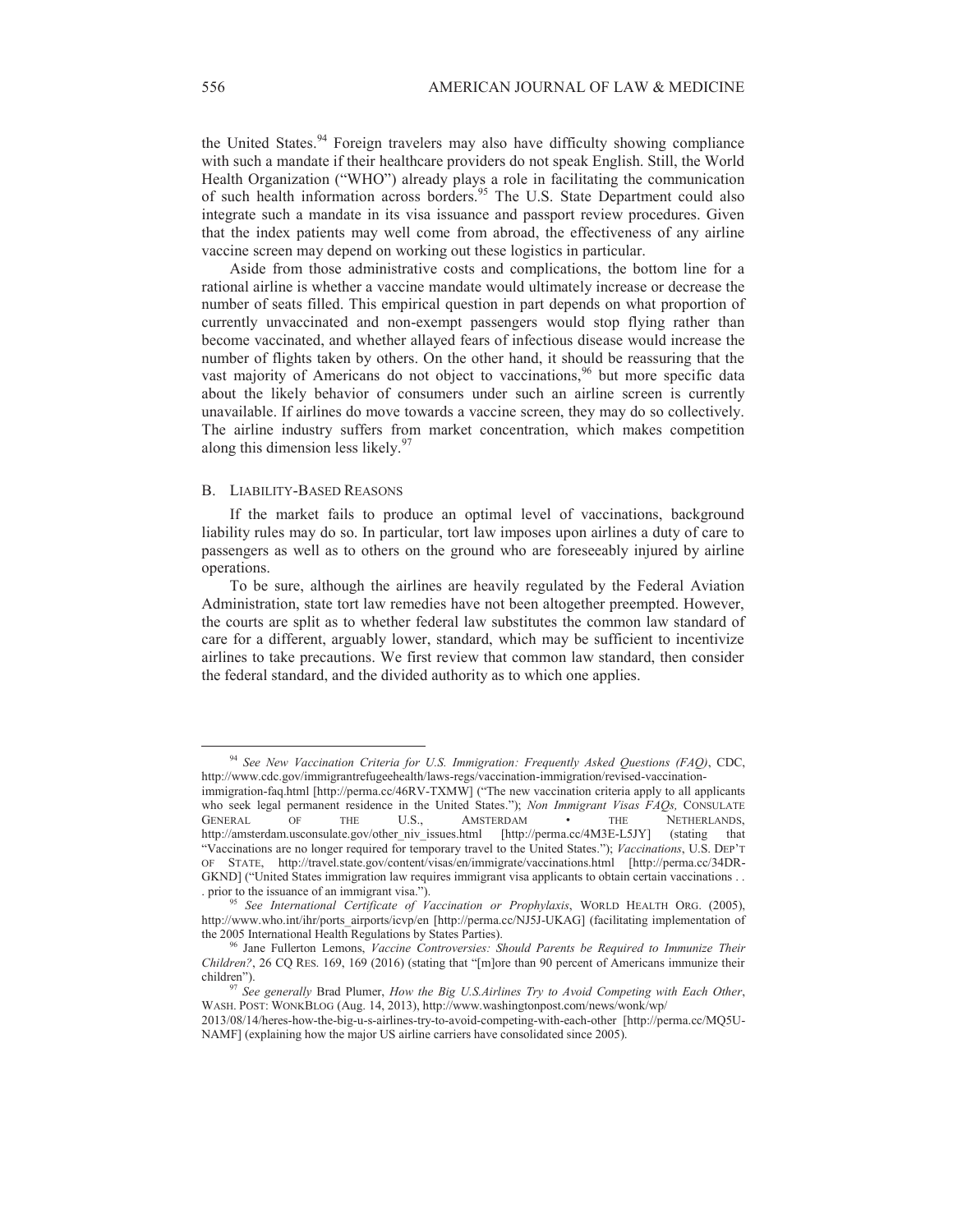# 1. The Duty to Screen

Research does not reveal any case law directly on the point of airline liability for infectious diseases. Under state tort laws generally, as a common carrier, airlines have a duty of care to their passengers to protect them against unreasonable risk of physical harm. Traditionally, common carriers were held to an exacting standard approaching strict liability: "a duty of utmost care and diligence to their passengers."98 For example, as one court explained, "whether it be termed 'the highest standard of care,' 'highest degree of vigilance, care and precaution for the safety of those it undertakes to transport,' or 'the strictest diligence,'" airlines faced significant liability for their passengers' injuries.99 The modern trend is towards a reasonableness standard that extends to risks that are peculiar or heightened by the special relationship of trust and dependence, which exists between carrier and passenger.<sup>100</sup> This special relationship would make it difficult for an airline to claim "nonfeasance," as if it had no duty to protect one person from an infection caused by another.

Airlines also have duties to people on the ground. For example, an airline may be held liable for damages if the plane crashes into a car on the ground.<sup>101</sup> In one case, the Second Circuit held that an airline could be liable for failing to adequately screen passengers against terrorists.102 The September 11 case discussed below is perhaps the most noteworthy such holding.

With regard to ill passengers in particular, airlines have themselves recognized their prerogative and duty with regard to the spread of disease. Many airlines already have a contract of carriage with a refusal to transport clause that specifies the airline's ability to prevent customers from flying if they have a contagious illness that may be transmittable to other passengers.<sup>103</sup>

Under the Federal Aviation Act ("FAA"), airline carriers also have specific duties of care. The FAA enables the Administrator of the Federal Aviation Administration (an operating mode of the Department of Transportation) to prescribe "regulations and minimum standards for [] practice, methods, and procedures the Administrator finds *necessary for safety* in air commerce and national security."<sup>104</sup> When prescribing these regulations, the Administrator must "consider . . . the duty of an air carrier to provide

 <sup>98</sup> Martin Smith Jr., *Torts - Duty of a Common Carrier to Passenger with Infirmity*, 20 LA. L. REV. 793, 794 (1960); *see, e.g.*, Gaines v. Chicago Transit Auth., 804 N.E.2d 653, 656 (Ill.App. 1 Dist. 2004) ("It has long been the law of Illinois that a common carrier owes its passengers the highest degree of care consistent with the practical operation of its vehicles, but it cannot be an absolute insurer of the safety of its passengers.").

<sup>99</sup> Green v. Taca Int'l Airlines, 304 So. 2d 357, 359-60 (La. 1974).

<sup>100</sup> *See generally* RESTATEMENT (THIRD) OF TORTS § 40 (AM. LAW INST. 2012) ("An actor in a special relationship with another owes a duty of reasonable care with regard to risks that arise within the scope of the relationship."); *see also* RESTATEMENT (SECOND) OF TORTS § 314A (AM. LAW INST. 1993) (noting when "special relations giv[e] rise to a duty to aid or protect").<br><sup>101</sup> See Rehm v. United States, 196 F. Supp. 428, 430-31 (E.D.N.Y. 1961) and Schneider v. United

States, 188 F. Supp. 911, 915-16 (E.D.N.Y.1960), where both court award damages to car occupants that were hit by a plane which crashed due to engine failure.<br><sup>102</sup> Stanford v. Kuwait Airways Corp., 89 F.3d 117, 127 (2d Cir. 1996) (finding airline "took on

responsibilities in the clouded atmosphere of threatened terrorist attacks, with knowledge of terrorist hijacking tactics" and "[w]ith this awareness and knowledge it had a commensurate duty to protect those within a foreseeable scope of danger").

<sup>103</sup> *See, e.g.*, DELTA DOMESTIC GENERAL RULES TARIFF 13 (2016), http://www.delta.com/content/dam/delta-www/pdfs/legal/contract\_of\_carriage\_dom.pdf

<sup>[</sup>http://perma.cc/TQC7-AEFX] (detailing in Rule 35(F) that "Delta may refuse to transport or may remove passengers from its aircraft . . . [w]hen the passenger has a contagious disease that may be transmissible to other passengers during the normal course of the flight").

 $104$  49 U.S.C. § 44701(a)(5) (2012) (emphasis added).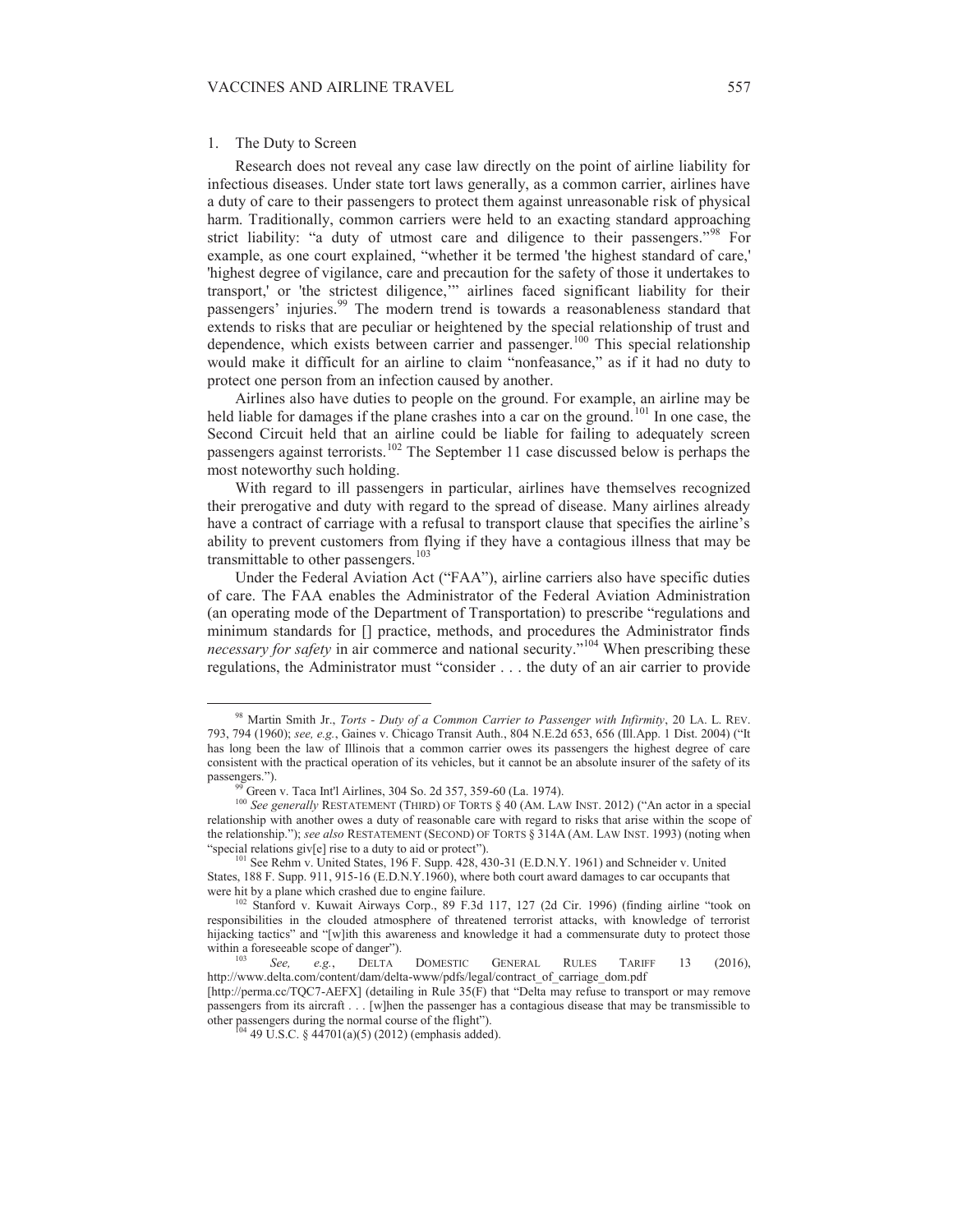service with the *highest possible degree of safety* in the public interest."<sup>105</sup> The actual duty of care proscribed by the regulations, however, seems to be lower, merely prohibiting an airline from "operat[ing] an aircraft in a careless or reckless manner so as to endanger the life or property of another."<sup>106</sup> Arguably, an airline could act unreasonably even without being careless or reckless.

More particularly, section 44902(b) of the FAA provides that an air carrier has discretion to "refuse to transport a passenger or property the carrier decides is, or might be, inimical to safety."<sup>107</sup> On the basis of this statutory authority, for example, the FAA has promulgated regulations for the Secure Flight Program, a counterterrorism watch list.<sup>108</sup> Under a prior version of the statute, a state appellate court interpreted section 44902(b) to also allow the airline to refuse passage to a sick individual so as to not interfere with the airline's duty to other passengers.<sup>109</sup> But no such case has dealt with the issue of an airline's potential liability to injured passengers for failure to refuse passage to a sick or unvaccinated individual.<sup>110</sup>

It is clear that the plaintiff's right to a private cause of action has not been preempted by federal law.<sup>111</sup> The FAA's "savings" clause provides that "[a] remedy under this part is in addition to any other remedies provided by law."<sup>112</sup> Nonetheless, authority is split on whether the federal standard of care preempts the state common law standard of care.<sup>113</sup> Moreover, the analysis depends on the particular theories of breach asserted by plaintiffs.<sup>114</sup>

<sup>105</sup> 49 U.S.C. § 44701(d)(1)(A) (2012).<br><sup>106</sup> 14 C.F.R. § 91.13 (2015).<br><sup>107</sup> 49 U.S.C. § 44902(b) (2012).<br><sup>108</sup> *See* 49 C.F.R. § 1560.1 (2015) (enabling the "TSA to operate a watch list matching program known as Secure Flight, which involves the comparison of passenger and non-traveler information with the identifying information of individuals on Federal government watch lists").

 $1^{169}$  Adamsons v. Am. Airlines, Inc., 444 N.E.2d 21, 24 (N.Y. 1982) (finding that the airline permissibly refused passage to individual in extreme pain due to undiagnosed, mysterious illness).

<sup>110</sup> In the case of a passenger complaining of discrimination based on 14 C.F.R. § 382.21(a), no private right of action exists to the refused passenger. Violations of the Act generally will result in an investigation by the Department of Transportation and possibly the imposition of fines against the airline. *See, e.g.*, Boswell v. Skywest Airlines, Inc., 361 F.3d 1263, 1265 (10th Cir. 2004) (concluding that the "ACAA [Air Carriers Access Act] establishes certain administrative remedies but not a private right of action"). The Eleventh Circuit held that the Air Carriers Access Act (ACAA), 49 U.S.C. § 41705, does not create a private right of action for disability discrimination by the airlines. Love v. Delta Air Lines, 310 F.3d 1347, 1349 (11th Cir. 2002) (discerning "no congressional intent to create [] a private right of action" under the ACAA). 111 *See generally* Abdullah v. American Airlines, Inc., 181 F.3d 363, 365 (3d Cir. 1999) ("[D]espite

federal preemption of the standards of care, state and territorial damage remedies still exist for violations of those standards."); John C. Nettels Jr. & Jerrick L. Irby, *Standard of Care Preemption in Aviation Litigation: Halting Steps to a Coherent Analysis*, 76 J. AIR L. & COM. 327, 337 (2011) (arguing that "courts are likely to apply a presumption against finding express preemption under any of the relevant federal aviation statutes").

 $112^{2}$  49 U.S.C. § 40120(c) (2012). Some courts have interpreted the savings clause to indicate a general congressional intent *not* to preempt state-law tort suits against airlines. *See, e.g.*, Gilstrap v. United Air Lines, Inc., 709 F.3d 995, 1004 (9th Cir. 2013) (noting that the court had "in several instances held that state-law personal-injury claims are not displaced by the FAA"); Martin ex rel. Heckman v. Midwest Exp. Holdings, Inc., 555 F.3d 806, 808 (9th Cir. 2009) (finding that for field preemption to exist, the court "must infer that Congress intended to exclude all state law personal injury suits from the area of air traffic travel, even though it didn't say so," and that the "FAA betrays no such intention."); Taj Mahal Travel, Inc. v. Delta Airlines, Inc., 164 F.3d 186, 194 (3d Cir. 1998) ("[T]he continued existence of statutorily mandated liability insurance coverage is strong evidence that Congress did not intend to preempt state tort claims."). This tort analysis is distinct from two other express preemption provisions: 49 U.S.C. § 41713 (preempting claims "related to a price, route or service"), and 49 U.S.C.  $\hat{\S}$  40101 (providing a statute of repose for product liability claims against airplane manufacturers).

<sup>113</sup> *Compare Abdullah*, 181 F.3d at 364 (finding that state law claims exist for violation of federal standards in a claim brought by passengers injured during flight as a result of turbulence) *with* French v. Pan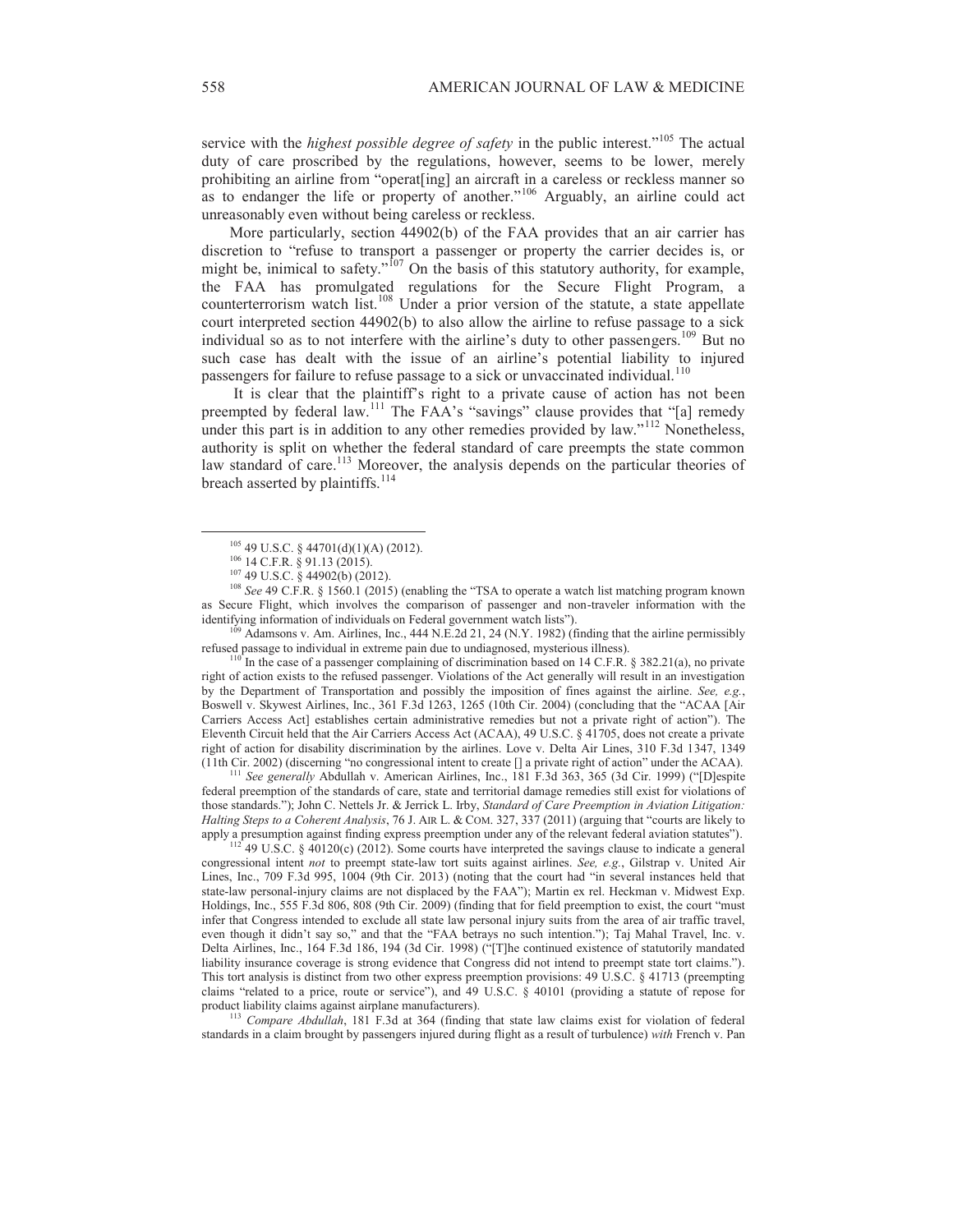After the September 11 attacks, Congress created a victim's compensation fund, which immunized the airlines from any claims by those who had taken such compensation, but alternatively allowed non-claimants to recover from the airlines under state tort law, subject to a damages cap equal to their insurance coverage.<sup>115</sup> The resulting litigation is particularly instructive. The plaintiffs, consisting of classes of passengers as well as individuals injured on the ground by the crashing planes, claimed that the airlines were negligent in failing to screen passengers; they never should have allowed passengers on board with box cutters.<sup>116</sup> On motions for summary judgment, the trial court considered whether the airlines had any duty at all to those on the ground and whether the terrorist acts were within the scope of that duty.<sup>117</sup> The court held that "the Aviation Defendants controlled who came onto the planes and what was carried aboard. They had the obligation to take reasonable care in screening precisely because of the risk of terrorist hijackings, and the dangerous consequences that would inevitably follow."<sup>118</sup>

On the preemption question, the court conceded that this was a domain where there "has been a history of significant federal presence,"119 and noted that courts had "taken different positions on the scope of preemption in the aviation context."<sup>120</sup> The court dismissed any concern about preemption because the "[d]efendants ha[d] not shown any inconsistency between the law of duty provided by New York law and federal statutes or regulations."121 Therefore, the state law claims were allowed to proceed.<sup>122</sup>

The foregoing legal analysis suggests that, to the extent that the risk of spreading contagious disease is foreseeable, airlines may face significant liability in at least some of the federal circuits if they fail to act reasonably with regard to that risk. We leave to the side a more specific analysis regarding what sorts of precautions would be required under the circumstances as a fact-intensive question for a jury. But the specter of liability seems real, at least so far.

# 2. The Duty Not to Discriminate

In its grant of rulemaking authority to the FAA Administrator, while requiring the "highest degree of safety" and, in particular allowing screening of passengers for safety, Congress also required that rulemakers weigh "the public right of freedom of transit through the navigable airspace."<sup>123</sup> There is no regulation that restricts the

 $\overline{a}$ 

Am Express, Inc., 869 F.2d 1, 1 (1st Cir. 1989) (finding that federal aviation employment policies preempted state statute regulating drug testing for employees).

*See, e.g.*, Summers v. Delta Airlines, Inc., 805 F. Supp. 2d 874, 880 (N.D. Cal. 2011) (finding preemption of negligence claim for failing to provide assistance while disembarking, but not for claim for failure to warn of a dangerous condition, because no specific area in FAA covered this type of claim); Peterson v. Continental Airlines, Inc., 970 F. Supp. 246, 250-51 (S.D. N.Y. 1997) (refusing to extend preemption to a claim that fell within the airline's standard of conduct as a "service" under 49 U.S.C. § 41713 because there was a dispute about the reasonableness of the service provided). 115 *See* 28 C.F.R. § 104 (2002); *see also* 28 C.F.R. § 104 (2011) (incorporating the James Zadroga 9/11

Health and Compensation Act of 2010 (Zadroga Act), Title II of which reactivates the September 11th Victim Compensation Fund of 2001).<br>
<sup>116</sup> *In re* September 11 Litigation, 280 F. Supp. 2d 279, 288 (S.D.N.Y. 2003).<br>
<sup>117</sup> *Id.* at 288-89.<br>
<sup>118</sup> *Id.* at 296.<br>
<sup>119</sup> *Id.* at 297 (quoting United States v. Locke, 529 U.

<sup>121</sup> *Id.* at 298. 122 *Id.*

<sup>123 49</sup> U.S.C.A. § 40101(c)(2) (2012).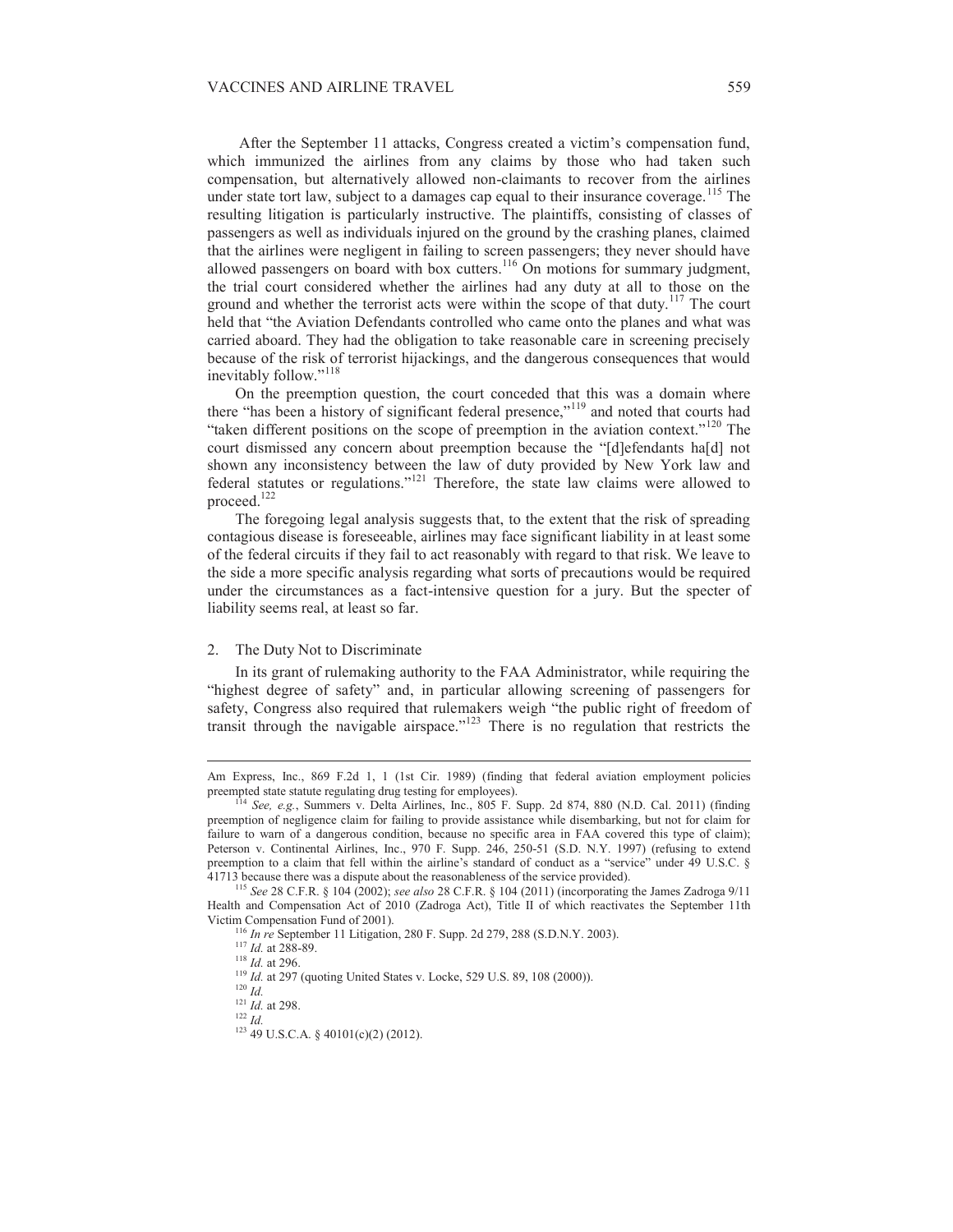airlines' ability to screen on vaccination status in particular, but there are a range of policies related to discrimination on disease status, which could indirectly implicate such a policy.

The regulations do prohibit an air carrier from discriminating against a passenger with a disability, which includes those that have a communicable disease or infection unless the air carrier "determine[s] that the passenger's condition poses a direct threat."<sup>124</sup> The airline may assess the condition of a "direct threat" by relying on "directives issued by public health authorities (e.g., the U.S. Centers for Disease Control or Public Health Service; comparable agencies in other countries; the World Health Organization)" and by "consider[ing] the significance of the consequences of a communicable disease and the degree to which it can be readily transmitted by casual contact in an aircraft cabin environment."<sup>125</sup> The regulation provides examples of direct versus non-direct threats such as the common cold, which is highly transmissible but lacks severe health consequences; thus, it does not pose a direct threat.<sup>126</sup> This is in comparison to SARS, which is highly transmissible and has severe consequences, thus posing a direct threat to other passengers.<sup>127</sup>

Applying these principles, in *Adamsons v. American Airlines, Inc.*, the Court of Appeals of New York held that an airline permissibly refused passage to an individual in extreme pain due to an undiagnosed, mysterious illness.<sup>128</sup> There, the passenger was stricken with an illness while visiting Haiti, and the illness left her in a wheelchair with a catheter.<sup>129</sup> While boarding the plane from her ambulance, she cried out in pain and the airline decided that the plaintiff's health, as well as the safety of the other passengers, would be jeopardized if she was allowed to travel on that flight.<sup>130</sup> Reading § 44902, the court found that Congress "makes it abundantly clear that the decision to accept or refuse a passenger for air carriage lies exclusively with the airline."<sup>131</sup> Based upon considerations of safety and problems inherent to air travel, as long as the airline exercised discretion in good faith and for rational reasons, the decision must be accepted.<sup>132</sup>

On the other hand, airlines must transport a passenger with a communicable disease or infection if he or she presents a medical certificate, ensuring that the infection is not communicable to other persons during the flight or describing conditions or precautions that would prevent transmission, and if the airline can feasibly carry out such measures.133 But, even with a medical certificate, the carrier maintains the discretion to require the passenger to undergo additional medical review by the airline itself if the certificate "significantly understates the passenger's risk to the health of other persons on the flight."<sup>134</sup> The agency's response to public comments under the final rule as promulgated clarifies that the "additional review would have to be conducted by medical personnel (e.g., members of the carrier's medical staff or medical personnel to whom the carrier referred the passenger)" and does not give

<sup>1&</sup>lt;sup>24</sup> Air Carrier Access Act, 14 C.F.R. § 382.21(a) (2015).<br><sup>125</sup> 14 C.F.R. § 382.21(b) (2015).<br><sup>126</sup> *Id.* <sup>127</sup> 14 C.F.R. § 382.21(b) (2015).

<sup>&</sup>lt;sup>128</sup> Adamsons v. Am. Airlines, Inc., 444 N.E.2d 21, 25 (N.Y. 1982).<br><sup>129</sup> *Id.* at 23.<br><sup>130</sup> *Id.*<br><sup>131</sup> *Id.*<br><sup>131</sup> *Id.*<br><sup>132</sup> *Id.* at 24.<br><sup>132</sup> 14 C.F.R. §§ 382.21(a)(4), 382.23(b)(2), 382.51(b)(4), 382.23(c).<br><sup>134</sup>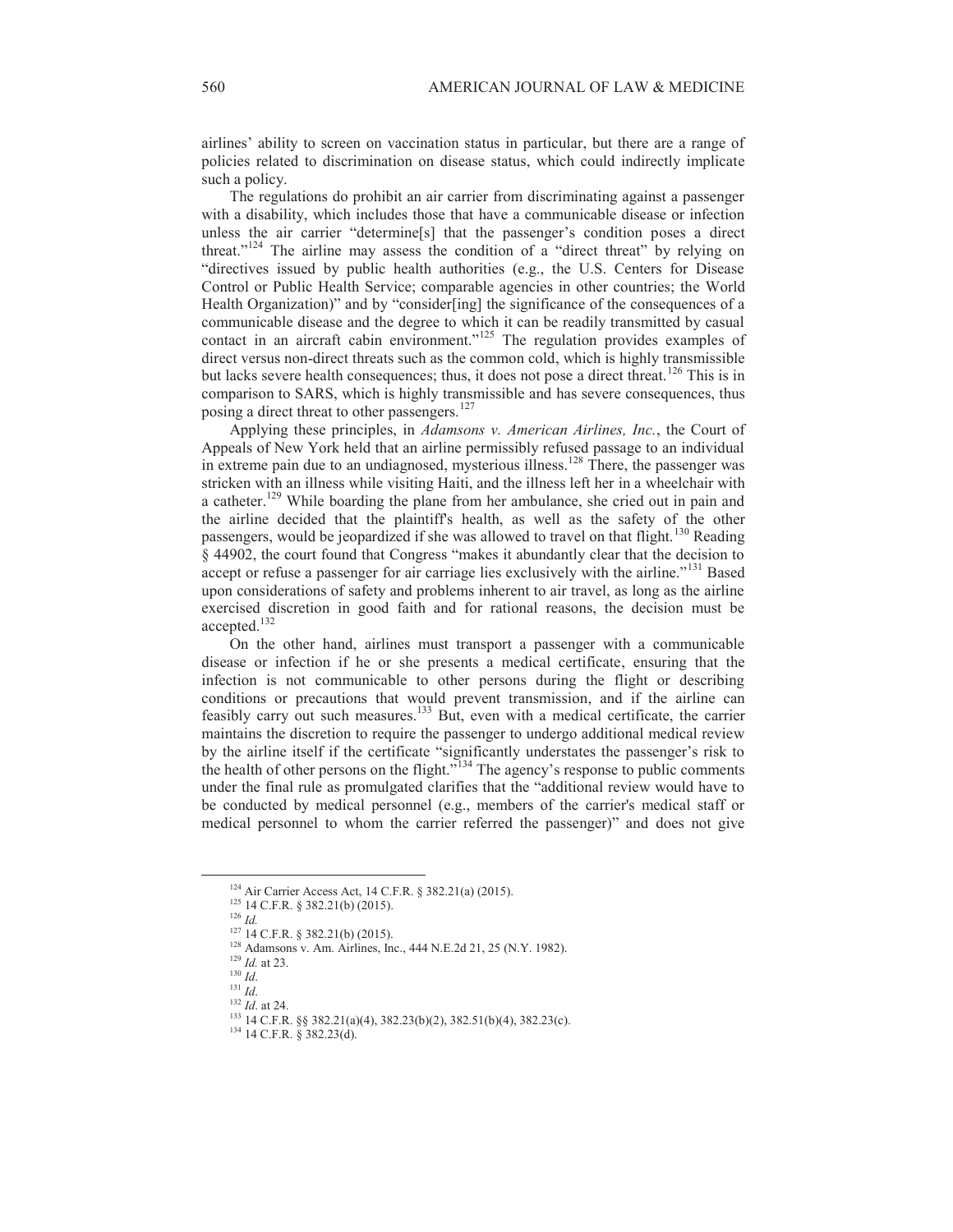unbridled discretion to "staff to disregard medical certificates presented by passengers from their own physicians."<sup>135</sup>

Formally, these provisions are irrelevant to a screen based on vaccination status, since a passenger's decision not to vaccinate is not itself a disability.<sup>136</sup> Of course, some individuals could successfully claim that they have a medical condition, such as a compromised immune system, which is a disability.137 If the disability prevents the passenger from safely receiving the vaccine, then the airline's screen could be discriminatory.<sup>138</sup> So, unless the unvaccinated individual poses a "direct threat," current law likely requires that any vaccine policy include such medical exemptions. Indeed, the fact that some passengers will remain unvaccinated for bona fide reasons increases the importance of getting everyone else vaccinated.

More generally, however, it would be odd for a regulation to allow screening of a passenger because she is not vaccinated against a given disease, but disallow the airline to screen passengers that are actually infected with that same disease but present a medical certificate. One could argue for such a generally applicable policy, however, as being consistent with the spirit of the regulations, which discourage airlines from discriminating on the basis of actual disease status, which may also be a legally protected disability. Screening of vaccination status may better protect fellow passengers, since the risk of contagion may exist even when symptoms are not yet manifested at a level noticeable by airline personnel.

The airlines are also prohibited from discriminating against passengers on the basis of religion.<sup>139</sup> An exceedingly small number of Americans are members of religions that actually prohibit vaccinations, but in some contexts, "religion" has been interpreted very broadly.140 Whether a generally applicable vaccine mandate by a private party (i.e., the airline) burdens religion is another question.<sup>141</sup> As the Supreme

<sup>&</sup>lt;sup>135</sup> Nondiscrimination on the Basis of Disability in Air Travel, 73 Fed. Reg. 27614-01 (May 13, 2008) (to be codified at 14 C.F.R. pt. 382).

<sup>&</sup>lt;sup>136</sup> For a discussion of similar issues in the employment context, see Rene F. Najera & Dorit Rubinstein Reiss, *First Do No Harm: Protecting Patients Through Immunizing Health Care Workers*, 26 HEALTH MATRIX: J. L. MED. (Feb. 8, 2015), UC Hastings Research Paper No. 136.<br><sup>137</sup> *See, e.g.*, Bragdon v. Abbott, 524 U.S. 624, 655 (1998) (finding that HIV-positive status is a

disability). 138 Similarly, see *Pandemic Preparedness In The Workplace And The Americans With Disabilities Act*,

U.S. EQUAL EMPLOYMENT OPPORTUNITY COMMISSION, http://www.eeoc.gov/facts/pandemic\_flu.html [https://perma.cc/YG68-YZ6R] (last updated Oct. 9, 2009) ("May an employer covered by the ADA and Title VII of the Civil Rights Act of 1964 compel all of its employees to take the influenza vaccine regardless of their medical conditions or their religious beliefs during a pandemic? No. An employee may be entitled to an exemption from a mandatory vaccination requirement based on an ADA disability that prevents him from taking the influenza vaccine. This would be a reasonable accommodation barring undue hardship (significant difficulty or expense).").

<sup>&</sup>lt;sup>139</sup> Specifically, 49 U.S.C. § 40127 (2012) provides that an "air carrier or foreign air carrier may not subject a person in air transportation to discrimination on the basis of race, color, national origin, religion, sex, or ancestry." 49 U.S.C. § 41310 (2012) prohibits air carriers and foreign air carriers from unreasonably discriminating against any person in foreign air transportation, and 49 U.S.C. § 41702 (2012) requires that U.S. carriers provide safe and adequate transportation. Finally, 49 U.S.C. § 41712 (2012) prohibits unfair and deceptive practices by air carriers.<br><sup>140</sup> *See, e.g.*, Letter from Peggy R. Mastroianni, EEOC Legal Counsel, to the public (Mar. 5, 2012),

http://www.eeoc.gov/eeoc/foia/letters/2012/religious\_accommodation.html [http://perma.cc/E6JK-7JJJ] ("The Commission and courts have consistently found that Title VII defines religion very broadly to include not only traditional, organized religions such as Christianity, Judaism, Islam, Hinduism, and Buddhism, but also religious beliefs that are new, uncommon, not part of a formal church or sect, only subscribed to by a small number of people, or that seem illogical or unreasonable to others.").

<sup>&</sup>lt;sup>141</sup> See Zucht v. King, 260 U.S. 174, 176-77 (1922) (rejecting an equal protection challenge to a school vaccination mandate: "A long line of decisions by this court . . . also settled that in the exercise of the police power reasonable classification may be freely applied, and that regulation is not violative of the equal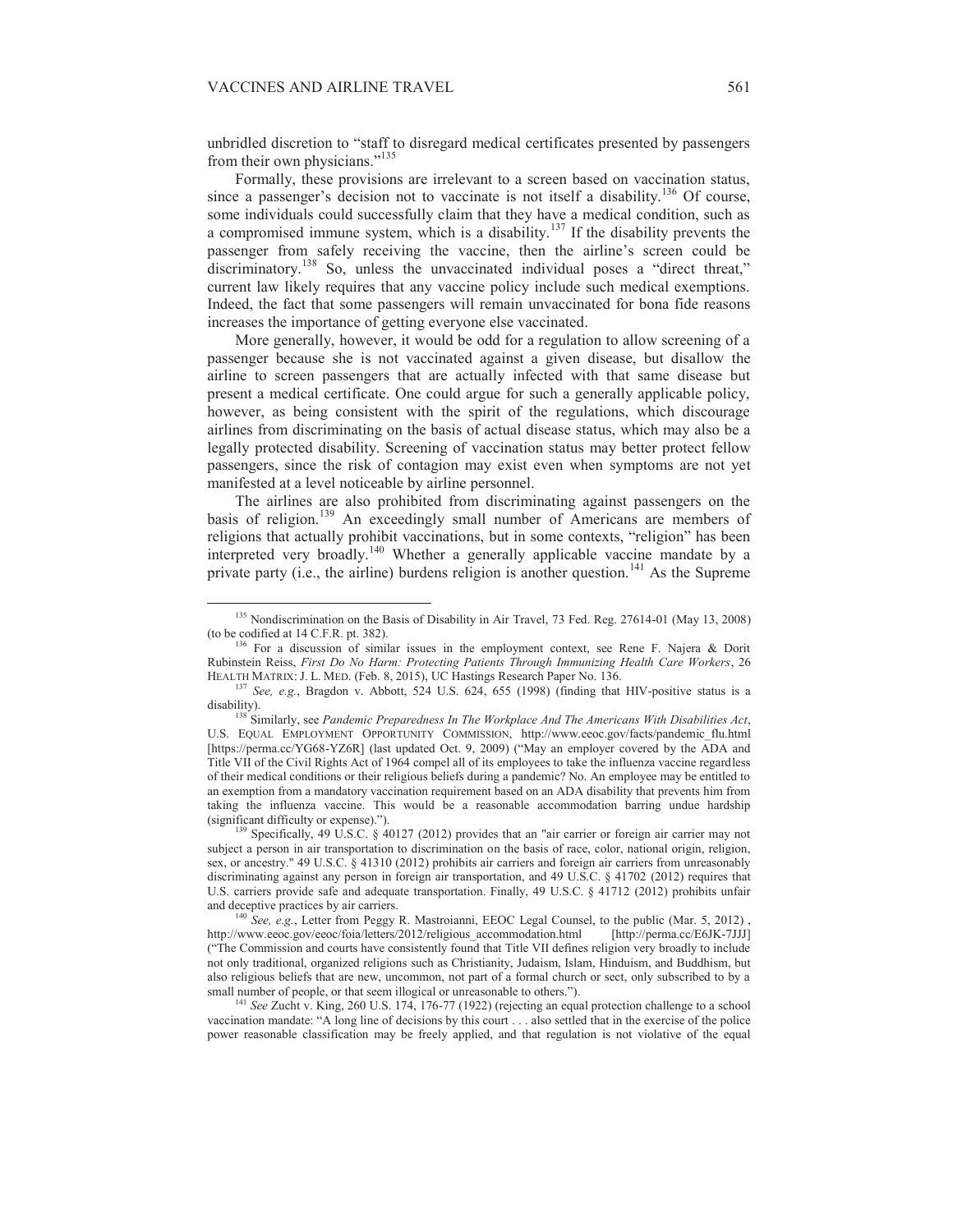Court said in *Prince v. Massachusetts*, "the right to practice religion freely does not include liberty to expose the community or the child to communicable disease or the latter to ill health or death."<sup>142</sup> If necessary, airlines could offer religious exemptions, but the scope and applicability of those exemptions would need to be resolved in a way that does not undermine the effectiveness of the vaccine screen.<sup>143</sup> For present purposes of considering the airlines' liability for failing to screen unvaccinated passengers, discrimination law presents no barrier.

# 3. Other Elements for Liability

The foregoing has made it clear that, with regard to communicable diseases, airlines do have a duty to passengers and others on the ground, regardless of whether that standard is given by state law or federal law. Beyond duty, for civil liability to apply, an injured person must also show:  $(1)$  a breach of that duty;  $(2)$  that the breach was the proximate cause of the injury; and, (3) damages.<sup>144</sup> Of these, breach and causation are most interesting.

With regard to the failure of an airline to screen on vaccination status, a plaintiff would have to show that screening was reasonable under the circumstances, which is to say that the airline knew, or should have known, about the risk of exposing passengers to unvaccinated fellow passengers.<sup>145</sup> This element would be easier to prove during a particular contagious disease outbreak. In weighing breach, the court could consider the relative costs, such as administrative burdens, against the benefits of such precautions, such as the proven effectiveness of any particular vaccine at issue.146

Airlines know, or should know, that simply screening passengers who are obviously very sick, or who self-disclose their sickness, is not sufficient to exclude those carrying communicable diseases. On the other hand, some older case law continues to be cited for the proposition that "to hold an individual negligent for transmitting an infectious disease, 'it must be proved that the defendant knew of the

 $\overline{a}$ 

protection clause merely because it is not all-embracing."). For a more recent application of this doctrine, see Workman v. Mingo Cty. Bd. of Educ., 419 F. App'x 348, 355 (4th Cir. 2011) (rejecting the claim that state vaccination mandate infringed on religious liberty).<br><sup>142</sup> Prince v. Massachusetts, 321 U.S. 158, 166-67 (1944). Similarly, see Jacobson v. Massachusetts,

<sup>197</sup> U.S. 11, 35 (1905) (finding that a state has police power to mandate vaccination, which overrides an individual's liberty interest). There is rich literature on the continuing vitality of *Jacobsen. See* Lawrence O. Gostin, *Jacobson v. Massachusetts at 100 Years: Police Power and Civil Liberties in Tension*, 95 AM. J. PUB. HEALTH 576 (2005); Ben Horowitz, *A Shot in the Arm: What a Modern Approach to Jacobson v. Massachusetts Means for Mandatory Vaccinations During a Public Health Emergency*, 60 AM. U. L. REV. 1715 (2011); Jaime Staples King & Benjamin W. Moulton, *Rethinking Informed Consent: The Case for Shared Medical Decision-Making*, 32 AM. J. L. & MED. 429, 429 (2006); Wendy K. Mariner et al., *Jacobson v. Massachusetts: It's Not Your Great-Great Grandfather's Public Health Law*, 95 AM. J. PUB. HEALTH 581 (2005); Michael H. Shapiro, *Updating Constitutional Doctrine: An Extended Response to the Critique of Compulsory Vaccination*, 12 YALE J. HEALTH POL'Y, L. & ETHICS 87, 91-122 (2012) (discussing the constitutional issues of mandatory vaccination).

<sup>&</sup>lt;sup>143</sup> Mastroianni, *supra* note 140.<br><sup>144</sup> Allen v. American Airlines, Inc. 301 F. Supp. 2d 370, 374 (2003); *see also* Stagl v. Delta Airlines, Inc., 52 F.3d 463, 467 (2d Cir. 1995).

<sup>&</sup>lt;sup>145</sup> See Schwamb v. Delta Air Lines, Inc., 516 So.2d 452, 462 (1st Cir. 1987) (finding that the airline "knew or should have known" that "this bin has a particular tendency to become overstuffed" and susceptible to falling on a passenger's head).

<sup>146</sup> United States v. Carroll Towing Co., 159 F.2d 169, 173 (2d Cir. 1947).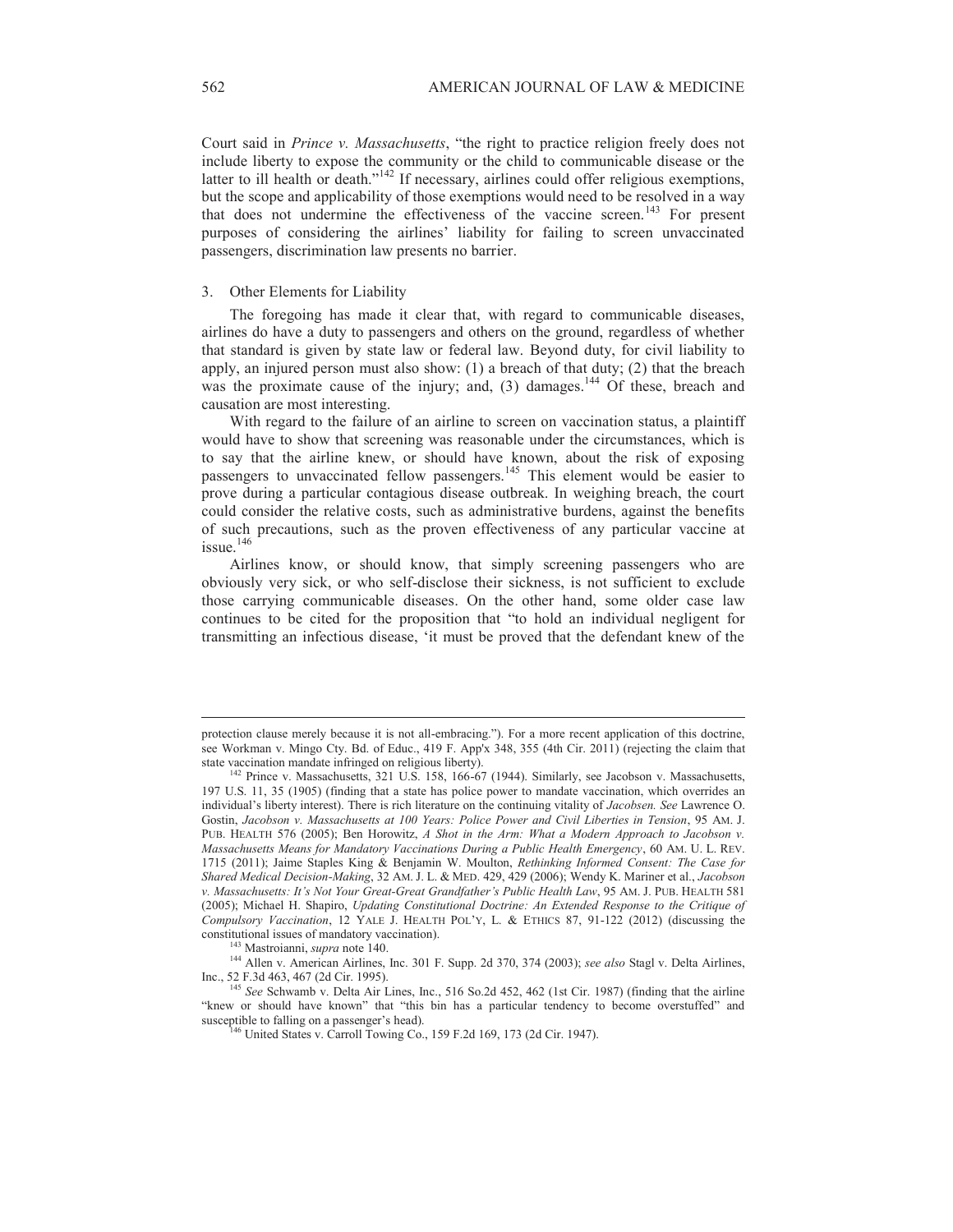presence of the disease.'"147 On this doctrine, mere knowledge of the increased risk due to a passenger being unvaccinated would not suffice.

Furthermore, the fact that airlines are not presently screening on this basis would be relevant as an industry standard, although it would be considered by the factfinder as mere evidence of non-breach since the standard of care is objective.<sup>148</sup> Airlines could also benefit from the fact that leading texts on infectious disease and air travel have not recommended, or even focused upon, vaccination (until now).<sup>149</sup> The airlines' discretionary authority to exclude passengers provides a double-edged sword, which courts may read to either reiterate the airlines' responsibility in this regard, or to give deference to an airline if it does so in good faith, as in *Adamsons* discussed above.<sup>150</sup>

The causation requirement would also be challenging for a plaintiff, who would have to show that the airline's failure to screen was a but-for cause, or a substantial factor, in causing the plaintiff's own infection. Case law provides no direct guidance here.

Cases involving illnesses on cruise ships are instructive, although research has failed to uncover cases focusing on failure to screen *unvaccinated* cruisers. Nonetheless, in *Pettit v. Celebrity Cruises, Inc*., the District Court for the Southern District of New York found that, even if the cruise ship failed to sanitize passenger cabins, plaintiffs did not prove causation for upper respiratory tract infections ("URTI") when only 3.3% of 1934 passengers visited the ship's infirmary with cold or URTI symptoms.<sup>151</sup> The passengers' close contact with each other before and during the cruise, both within and outside the cruise ship, also confounded the causation analysis.152 Similarly in another case, a cruise passenger alleged that she had acquired meningitis, bacteremia, and osteomyelitis from a cruise where the ship operator failed to screen crewmembers and properly filter the air. <sup>153</sup> Her case was dismissed for failing to plead causation in a way sufficient to satisfy *Iqbal* and *Twombly*, which the court suggested would have, at the very least, required specific pleadings on information and belief that that other passengers or crewmembers were infected with the same diseases.<sup>154</sup>

Accordingly, it will be challenging for an airline passenger to show causation unless she has both a molecular diagnosis of her own sickness and some evidence

<sup>&</sup>lt;sup>147</sup> Earle v. Kuklo, 98 A.2d 107, 109 (N.J. Super. Ct. App. Div. 1953) (collecting cases from New Hampshire, Wisconsin, Missouri, New York, Kansas, and Texas), quoted in Andrews v. MV Transp., No. CV 1:11-CV-01089-ESH, 2015 WL 5158807, at \*2 (D.D.C. Sept. 1, 2015).

<sup>&</sup>lt;sup>148</sup> See T.J. Hooper v. Northern Barge Corp., 60 F.2d 737, 740 (2d Cir. 1932).<br><sup>149</sup> See, e.g., supra notes 19-20; Ruwantissa Abeyratne, *International Responsibility in Preventing the Spread of Communicable Diseases through Air Carriage–The SARS Crisis*, 30 TRANSP. L.J. 53, 60-61 (2002) (discussing other theories of breach including (1) permitting an obviously sick passenger to board without making any inquiry, requiring a medical certificate, or denying boarding to determine their medical fitness; (2) failing to quarantine or isolate a passenger who is discovered in flight with a communicable disease, or otherwise fails to respond appropriately; (3) knowingly allowing an infected passenger or crew member to travel or work; (4) failing to properly equip and maintain the aircraft to prevent the spread of airborne disease; (5) failing to notify the appropriate medical authorities and await assistance at the flight's destination; or (6) failing to alert the proper medical authorities and make efforts to contact all passengers on the flight after becoming aware of a passenger's communicable illness)

<sup>150</sup> *See* Adamsons v. American Airlines, Inc., 444 N.E.2d 21, 25 (N.Y. 1982); *see also supra* notes 128-

<sup>&</sup>lt;sup>151</sup> Pettit v. Celebrity Cruises, Inc., 153 F. Supp. 2d 240, 248, 262 (S.D.N.Y. 2001). <sup>152</sup> *Id.* at 254. 153 Rinker v. Carnival Corp., 753 F. Supp. 2d 1237, 1242 (S.D. Fla. 2010) <sup>154</sup> *Id*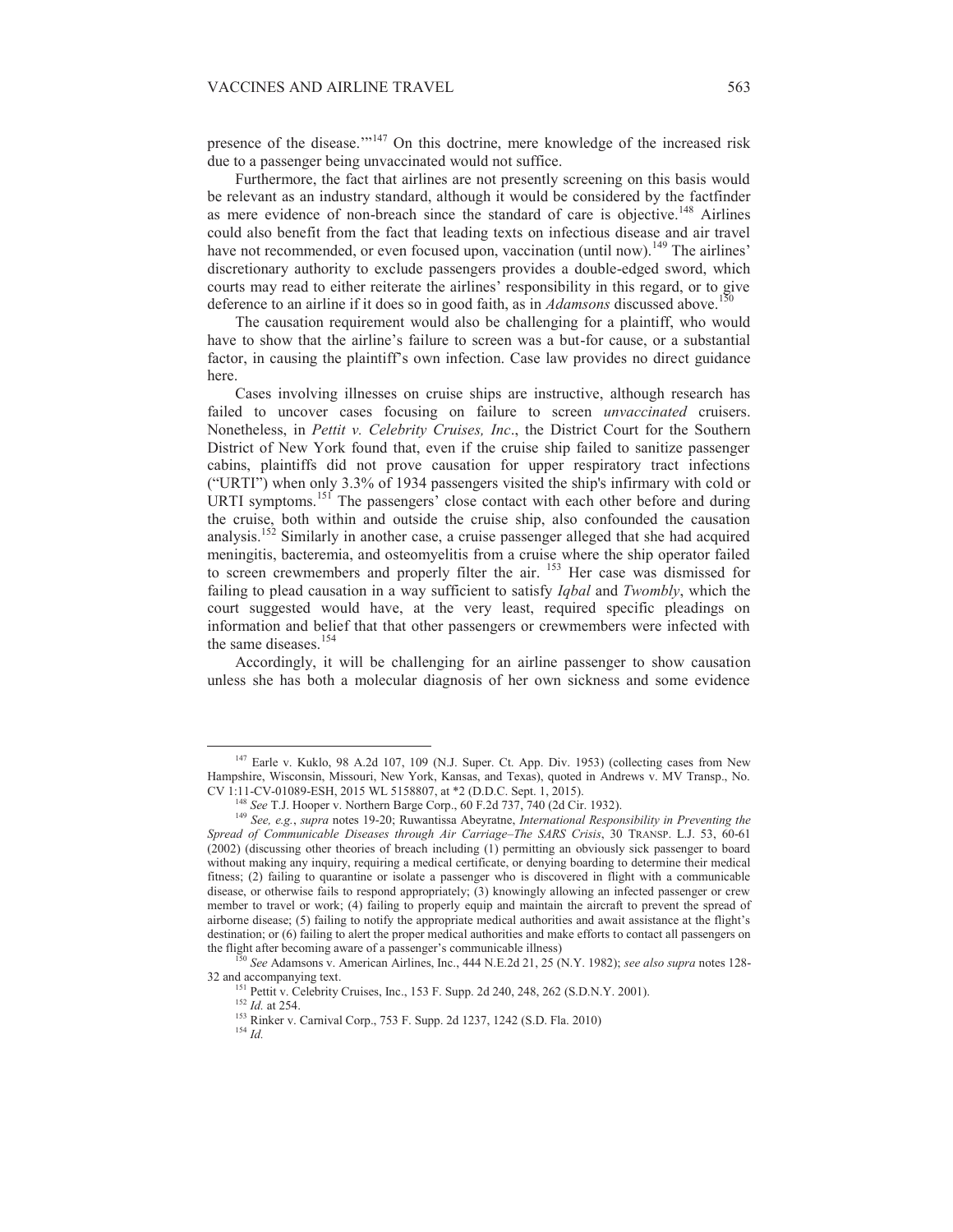showing transmission or circulation by the airline. The situation may be different when a major outbreak affects a large portion of passengers.<sup>155</sup>

At least for fairly exotic diseases like SARS and Ebola, public health authorities and researchers routinely identify the specific infected passengers, specify their seats on the airlines, and then trace other passengers who were proximate to them, often using genomic analyses to distinguish particular strains of the disease.<sup>156</sup> Nonetheless, the literature in this domain is more suggestive than conclusive, depending on retrospective analyses, rather than anything like the gold-standard of randomized trials.157 Still, a factfinder could find causation under the preponderance of the evidence standard (i.e., more likely than not) for a plaintiff who can identify the particular patient who was allowed to board her same flight and then show both her own proximity to that patient and her subsequent, timely contraction of the disease with the same genetic profile.

Overall, it seems that the airline industry has some prudential market-based reasons to seriously consider screening passengers for vaccination status, at least when a potential outbreak is imminent or happening. If a passenger, or person on the ground, is injured due to the airline's failure to screen, then state laws, even if applying federal standards, do provide some bases for holding airlines liable. Still the case for liability would be far from clear, and thus likely insufficient to cause airlines to fully internalize the costs of reasonable precautions to reduce the risk of spreading infection.

# IV. A FEDERAL MANDATE FOR AIRLINE PASSENGERS TO BE VACCINATED

## A. NEW FEDERAL RULES UNDER EXISTING STATUTES

As shown above, Congress has authorized the Federal Aviation Administration to prescribe "regulations and minimum standards for [] practice, methods, and procedures the Administrator finds necessary for safety in air commerce and national security."<sup>158</sup> As of yet, no regulation has addressed the issue of passenger vaccination status. But under general statutory authority, both the FAA and the Department of Health and Human Services may have sufficient authority to impose an airline passenger vaccination mandate. Even under current statutes, there are several mechanisms for doing so.

One attractive route would be for federal agencies to provide non-binding guidance for airlines, which advises them on how they should exercise their nowexisting rights to refuse to transport a passenger they deem may be "inimical to safety.<sup> $159$ </sup> Similarly, under the ACAA, an airline may refuse to board a passenger, who presents a medical certificate from her own doctor attesting that she is not a danger to other passengers, if the airline nonetheless finds that the condition poses a

 <sup>155</sup> *See* Christopher Elliott, *Norovirus Outbreaks Make Both Cruise Lines and Passengers Leery,*  WASH. POST (Feb. 13, 2014), http://www.washingtonpost.com/lifestyle/travel/norovirus-outbreaks-makeboth-cruise-lines-and-passengers-leery/2014/02/13/cabf3000-9340-11e3-b46a-5a3d0d2130da\_story.html<br>[http://perma.cc/ZUM4-5CVL] (describing cruise companies' offers of compensation to travelers).

<sup>&</sup>lt;sup>156</sup> See sources cited *supra* Part  $\hat{0}$  (discussing scholarly articles providing such analyses).<br><sup>157</sup> See, e.g., Chung, *supra* note 64 (presenting a retrospective analysis of the 2014 Ebola outbreak); WHO, *SARS Outbreak in the Philippines*, 22 WKLY. EPIDEMIOLOGICAL REC. 189 (2003) (presenting a retrospective analysis of the 2003 SARS outbreak in the Philippines). <sup>158</sup> 49 U.S.C. § 44701(a)(5) (2012). <sup>159</sup> 49 U.S.C. § 44902(b) (2012).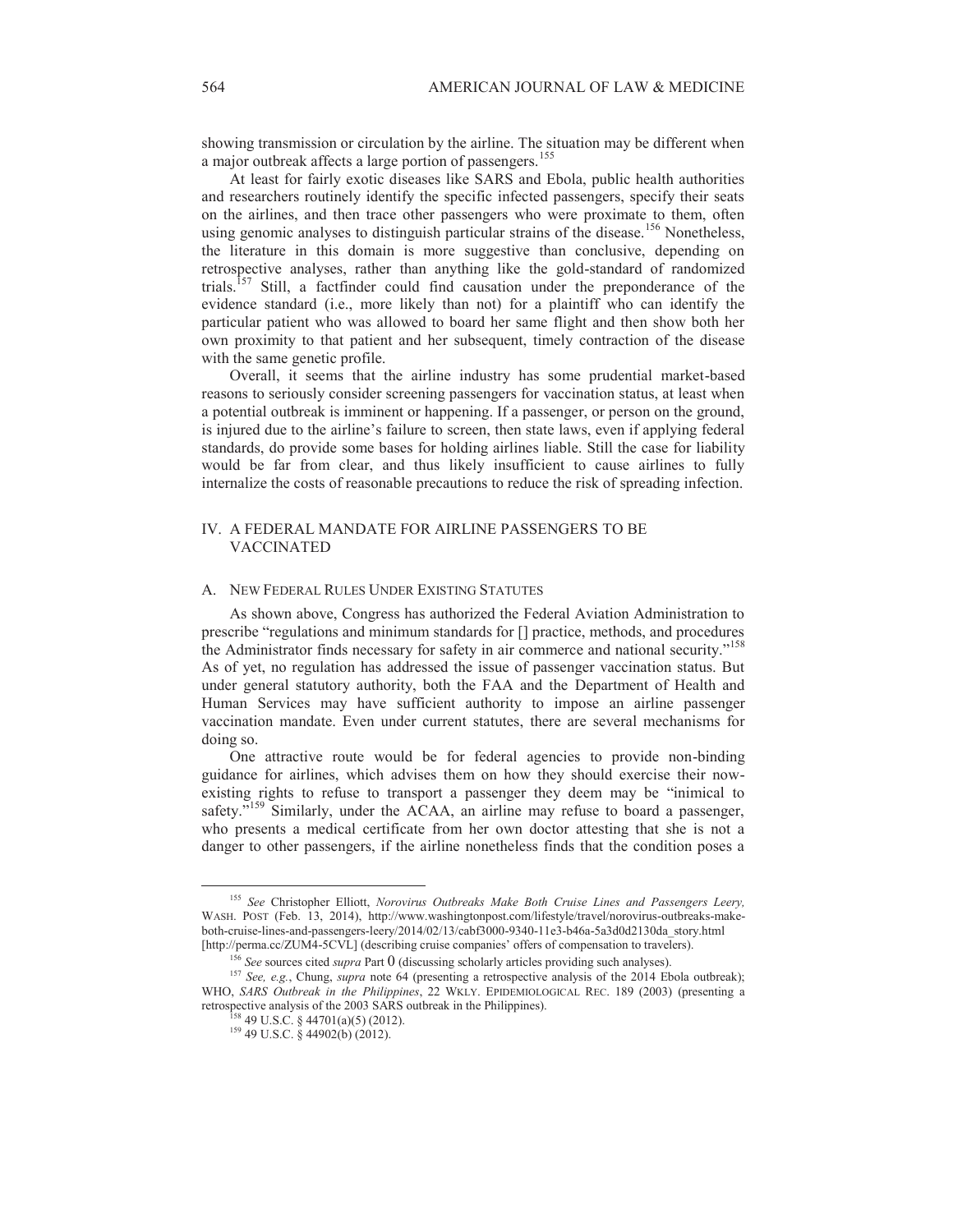"direct threat."160 Arguably, the Federal Aviation Administration could issue administrative guidelines and interpretive rules setting forth acceptable discretionary actions an airline could take in denying passage to unvaccinated individuals. This mode of regulation is familiar to health law scholars, most notably because it is a primary mechanism used by the Food and Drug Administration.<sup>161</sup>

This mechanism of regulation would not require the robust procedures for notice and comment, and would largely avoid judicial oversight. In *Association of Flight Attendants v. Huerta*, the court held that the FAA's notice concerning use and stowage of portable electronic devices aboard commercial and other aircraft was not a "final agency action" subject to judicial review on petition by a union representing flight attendants.162 Because the notice did not impermissibly and substantially alter or effectively amend the regulation that pertained to carry-on baggage on an aircraft, it did not violate the notice and comment requirements of the Administrative Procedure Act.<sup>163</sup> Thus, the court reasoned that the challenged notice was not a legislative rule carrying the force and effect of law because the guidance offered therein reflected nothing more than a statement of agency policy or interpretive rule, and notice was not contrary to existing regulations.<sup>164</sup>

Here, the FAA could follow the justifications stated in *Association of Flight Attendants* and issue a notice in accordance with 49 U.S.C. § 44902(b) and 14 C.F.R. § 382.21(b) providing guidance as a statement of agency policy to require passenger vaccination.<sup>165</sup> Just as current guidance outlines the parameters for a highly contagious and serious disease, like SARS, to be properly considered a "direct threat," the agency could expand upon this type of example to include situations where passengers are unvaccinated for communicable diseases, which are then prevalent and dangerous.<sup>166</sup>

By articulating specific directives for or against the screening of passengers on vaccination status, federal guidance could also effectively create a safe harbor for airlines against potential passenger-plaintiffs who either become infected by an unvaccinated passenger or complain of discrimination. An agency interpretation extending the "direct threat" language to individuals without proof of vaccination would facilitate plaintiffs' negligence claims for airlines that failed to comply, even if the interpretation was non-binding. Such an interpretation could support potential negligence claims that: (1) the airline failed to foresee risks of a dangerous condition; (2) it failed to protect against it; or (3) the airline's lack of a vaccination mandate was the proximate cause of a passenger's contracted illness. One feature of such an approach is that it may lead to airlines performing vaccine screening, without the judicial scrutiny that comes with state action.<sup>167</sup>

Federal agencies could also undertake formal rulemaking. Interestingly, federal law imposes a particular sort of cost-constraint on FAA regulations, requiring the Secretary of Transportation to consent to those regulations likely to impose \$250

 <sup>160 14</sup> C.F.R. § 382.21 (2015). 161 Christopher T. Robertson, *New DTCA Guidance — Enough to Empower Consumers?*, 373 NEW ENG. J. MED. 1085, 1085-87 (2015) (discussing FDA guidance on advertising to consumers, which was

important to industry, even though it remained in draft form for years).<br>
<sup>162</sup> Ass'n of Flight Attendants-CWA v. Huerta, 785 F.3d 710, 716-17 (D.C. Cir. 2015).<br>
<sup>163</sup> *Id.* at 713.<br>
<sup>164</sup> *See id.* at 717-18 (citing 5 U. portable electronic devices was nonbinding guidance that did not conflict with existing regulation and as such it is not subject to the APA's notice and comment requirement).<br><sup>166</sup> 14 C.F.R. § 382.21(b) (2015).

<sup>&</sup>lt;sup>167</sup> See George v. Kankakee Cmty. Coll., No. 14-CV-2160, 2014 WL 6434152, at \*5 (C.D. Ill. Nov. 17, 2014).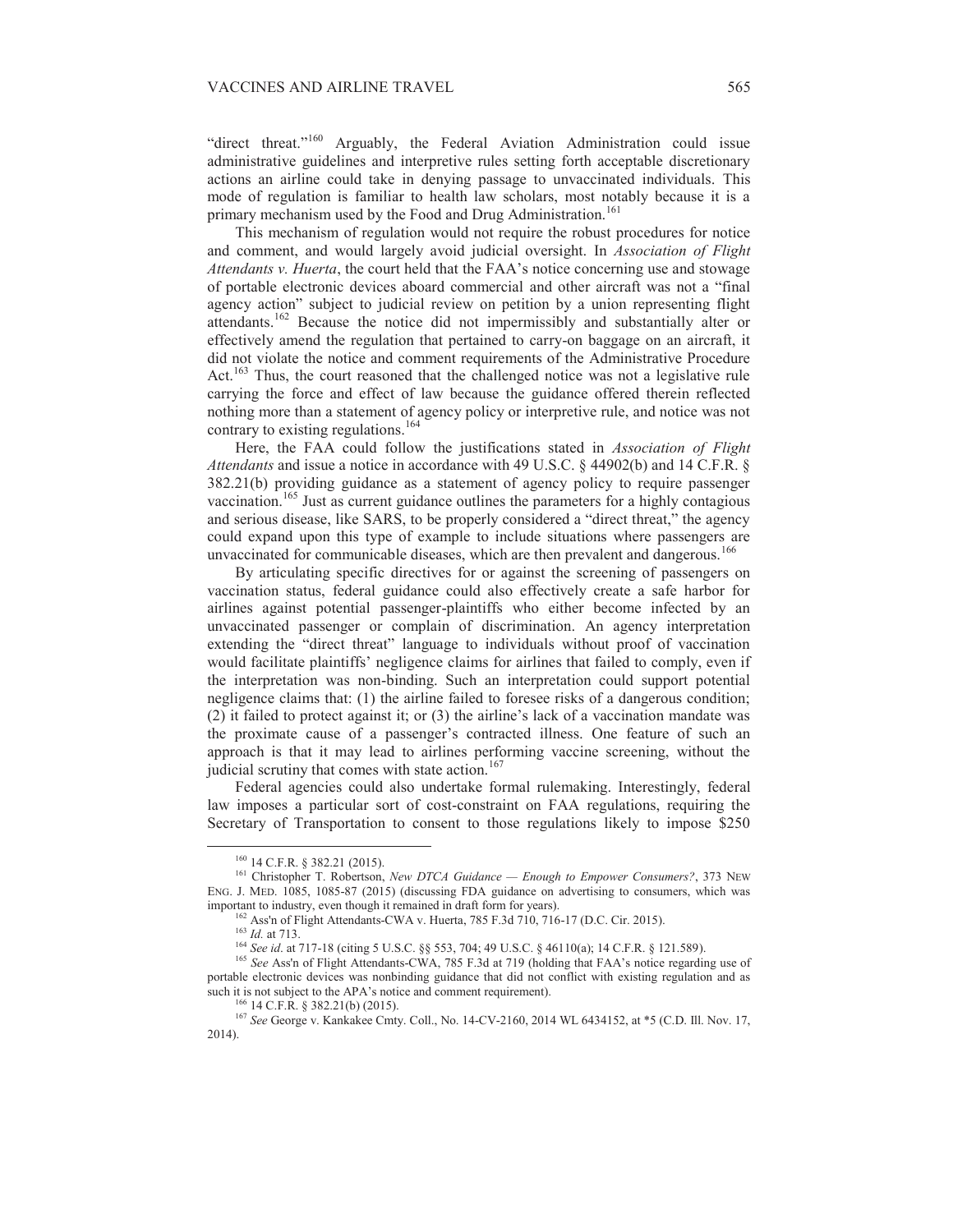million or more on the industry or broader economy.<sup>168</sup> It bears emphasis that Congress has also required that the FAA's rules weigh "the public right of freedom of transit through the navigable airspace."<sup>169</sup>

The Transportation Security Administration ("TSA") and the CDC are other potential rulemakers with existing statutory authority. The TSA coordinates with the FAA on aviation safety, including establishing protocols for notifying the FAA of suspected threats to airline or passenger safety.<sup>170</sup> It has established, in partnership with the CDC, a public health Do Not Board ("DNB") list, which restricts certain individuals who meet specific criteria from boarding commercial aircraft with communicable diseases.<sup>171</sup> Vaccination status could be similarly considered.

Under the Public Health Service Act, the Secretary of Health and Human Services ("HHS") is authorized to take measures to prevent the entry and spread of communicable diseases from foreign countries into the United States and between states.<sup>172</sup> The authority for carrying out these functions has been delegated to the Surgeon General and the  $CDC$ <sup>173</sup>. Their rulemaking authority is remarkably broad in the domain of communicable disease. As the authorizing statute provides:

[T]he Surgeon General, with the approval of the Secretary, is authorized to make and enforce such regulations as in his judgment are necessary to prevent the spread of communicable diseases from foreign countries into the States or possessions, or from one State or possession into any other State or possession. For purposes of carrying out and enforcing such regulations, the Surgeon General may provide for such . . . measures, as in his judgment may be necessary.<sup>174</sup>

Overall, it is clear that federal agencies already have broad authority to require vaccinations as a condition of airline travel. Whether, in any given case, such an exercise of authority would be reasonable is an open question.

## B. A NEW STATUTORY MANDATE

If airlines themselves do not begin vaccination screening, or if federal agencies do not exercise current authority to compel them to, then Congress could exercise its authority under the Interstate Commerce Clause to impose vaccination screening on a national basis.

In *NFIB v. Sebelius*, the Supreme Court considered whether Congress had the power under the Commerce Clause and the Necessary and Proper Clause to require that individuals purchase health insurance, and answered the question in the negative.<sup>175</sup> The Court "read carefully" these clauses "to avoid creating a general

<sup>&</sup>lt;sup>168</sup> 49 U.S.C.A. § 106(B)(1) (West 2007).<br><sup>169</sup> 49 U.S.C. § 40101(c)(2)) (2012).<br><sup>170</sup> 49 U.S.C. § 114(f)(13) & (h)(2) (2012).<br><sup>171</sup> 42 U.S.C. § 264 (2012).<br><sup>172</sup> 14 U.S.C. § 264 (2012).<br>*Legal Authorities for Isolation* http://www.cdc.gov/quarantine/aboutlawsregulationsquarantineisolation.html [http://perma.cc/GW6J-<br>QTBW] (last updated Oct. 8, 2014).<br><sup>174</sup> See 42, U.S.C. 8, 264, (2012): see sites 42, GEB, 8, 79, 2, (2015). (3337)

QTBW] (last updated Oct. 8, 2014). 174 *See* 42 U.S.C. § 264 (2012); *see also* 42 C.F.R. § 70.2 (2015) ("Whenever the Director of the Centers for Disease Control and Prevention determines that the measures taken by health authorities of any State or possession . . . are insufficient to prevent the spread of any of the communicable diseases from such State or possession to any other State or possession, he/she may take such measures to prevent such spread of the diseases as he/she deems reasonably necessary . . .").

<sup>175</sup> Nat'l Fed'n of Indep. Bus. v. Sebelius, 132 S. Ct. 2566, 2566 (2012).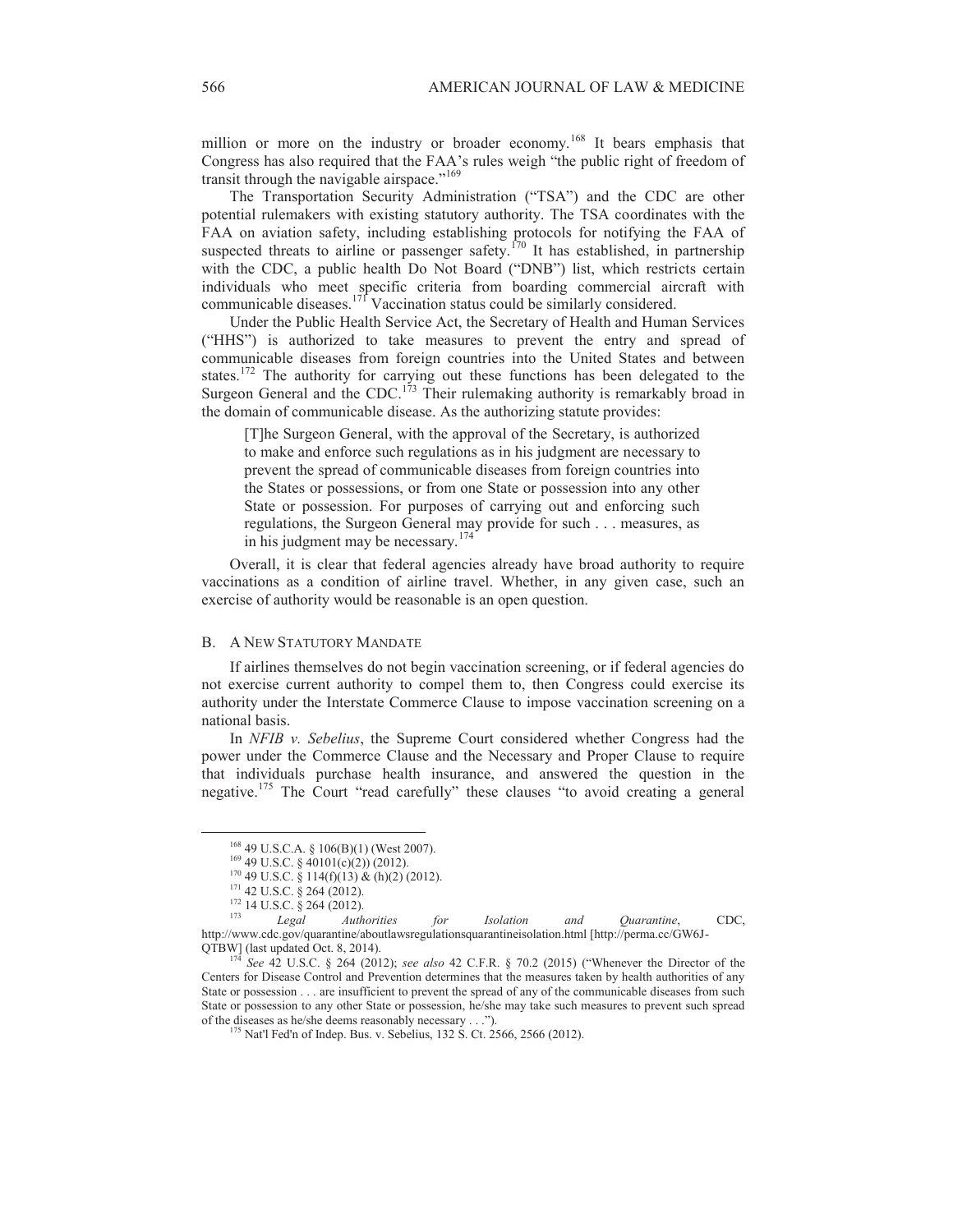federal authority akin to the [states'] police power."<sup>176</sup> The Court reiterated that, "our precedents read that to mean that Congress may regulate 'the channels of interstate commerce,' 'persons or things in interstate commerce,' and 'those activities that substantially affect interstate commerce."<sup>177</sup> For the individual mandate, the government's theory was that "Congress may order individuals to buy health insurance because the failure to do so affects interstate commerce and could undercut the Affordable Care Act's other reforms."<sup>178</sup> The Court struck down the "individual mandate [because] it does not regulate existing commercial activity," but instead required individuals to purchase a product—health insurance.<sup>179</sup> The Court redeemed the mandate, nonetheless, under the taxing power of the federal government.

A mandate for airlines to screen passengers for vaccine status has none of these constitutional infirmities, and thus need not be framed as a tax. The proposed mandate is itself predicated on commercial activity: the purchase of an airline ticket. It applies only to "those who by some preexisting activity bring themselves within the sphere of federal regulation."180 And furthermore, it regulates channels and instrumentalities of interstate commerce—the airlines, airplanes, and their passengers.181 Such a screening mandate would thus receive constitutional authority regardless of whether any particular flight crosses state borders.<sup>182</sup> Finally, if a vaccine reassures the travelling public and supports the many industries and consumers that depend on a stable airline industry, it also affects interstate commerce in a way that is much more direct than the insurance mandate did.183 The federal government already imposes an intrusive security search on all travelers, and nobody supposes it is beyond the Commerce Clause power.184 There can be little doubt that Congress has constitutional authority to regulate in favor of an airline vaccine screen.

The Supreme Court has long recognized that the Commerce Clause includes a power to regulate the spread of disease, by means including prohibiting travel in interstate commerce.<sup>185</sup> Specifically, the federal quarantine and isolation power rests on the authority of the Commerce Clause.<sup>186</sup> In 1886, the Supreme Court recognized that Congress would have the power to undertake a "general system of quarantine,"

<sup>182</sup> United States v. Lopez, 514 U.S. 549, 558 (1995) ("Congress is empowered to regulate and protect the instrumentalities of interstate commerce, or persons or things in interstate commerce, even though the threat may come only from intrastate activities.").

<sup>183</sup> *See supra* Part II. 184 *Id.*

<sup>&</sup>lt;sup>176</sup> *Id.* at 2578.<br><sup>177</sup> *Id.* at 2578 (quoting United States v. Morrison, 529 U.S. 598, 618-19 (2000)).<br><sup>178</sup> *Id.* at 2584.<br><sup>179</sup> *Id.* at 2588.<br><sup>180</sup> *Id.* at 2592.<br><sup>180</sup> *Id.* at 2592.<br><sup>181</sup> United States v. Morriso interstate transportation routes through which persons and goods move"). As to instrumentalities, see Heart of Atlanta Motel, Inc. v. United States*,* 379 U.S. 241, 242 (1964) (finding that motels are instrumentalities covered by the Commerce Clause) and United States v. Ballinger*,* 395 F.3d 1218, 1226 (11th Cir. 2005) (explaining that "instrumentalities of interstate commerce . . . are the people and things themselves moving in commerce, including automobiles, airplanes, boats, and shipments of goods").

<sup>&</sup>lt;sup>185</sup> Champion v. Ames, 188 U.S. 321, 328 (1903) (discussing Reid v. Colorado, 187 U.S. 137 (1902): "That regulation may sometimes appropriately assume the form of prohibition is also illustrated by the case of diseased cattle, transported from one state to another. . . . [I]it cannot be doubted that Congress, under its power to regulate commerce, may either provide for their being inspected before transportation begins, or, in its discretion, may prohibit their being transported from one state to another.")

<sup>186 42</sup> USCA 264. *See also* State of La. v. Mathews, 427 F. Supp. 174, 176 (E.D. La. 1977) ("Congress has granted broad, flexible powers to federal health authorities who must use their judgment in attempting to protect the public against the spread of communicable disease."). *But see* Jaikumar *supra* note 17 (explaining that NFIB v. Sebelius may undermine these powers, if read broadly).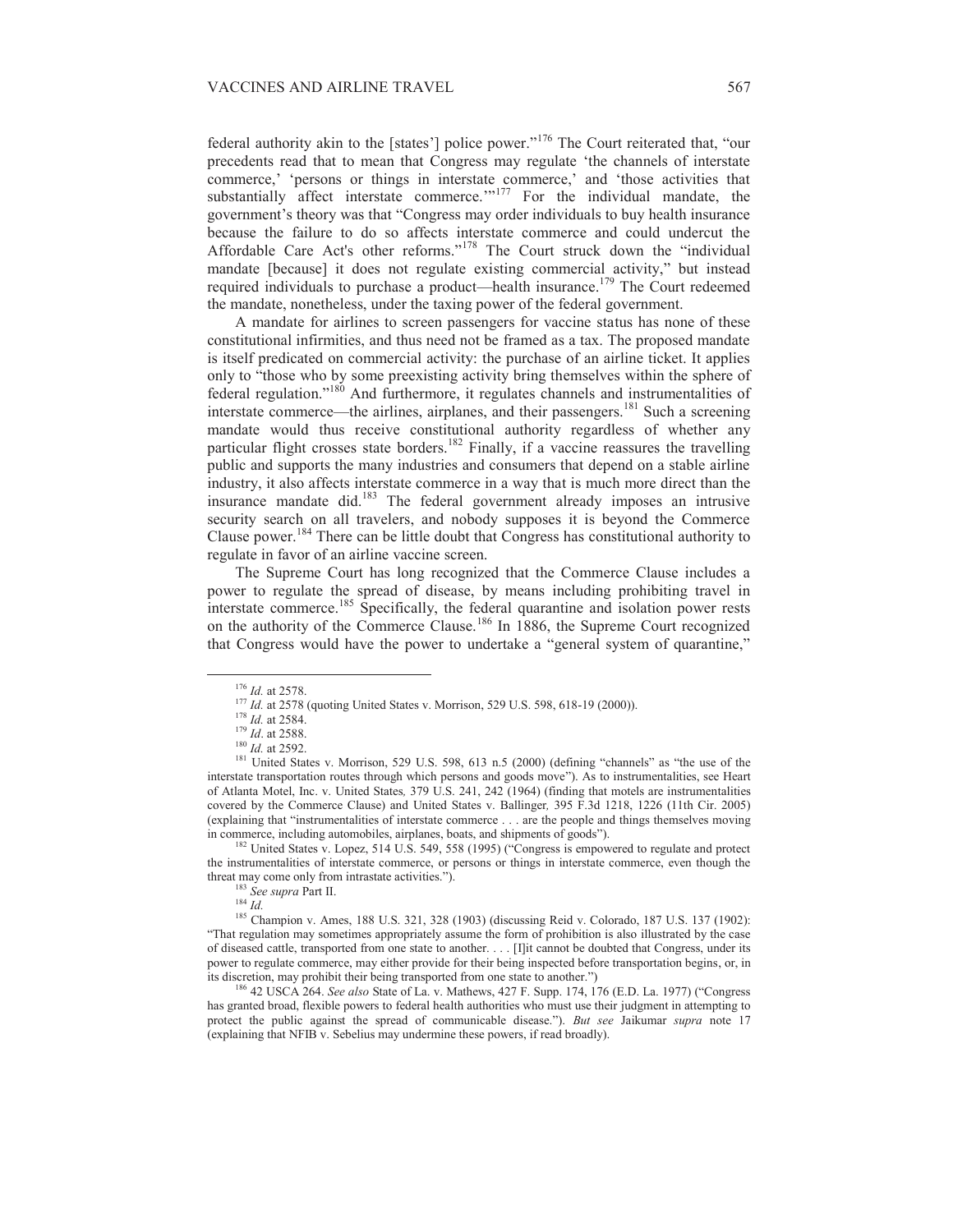which would have the effect of abrogating all state laws on the subject "so far as the two are inconsistent."187 Since 1944, the federal government has enjoyed this quarantine power, for a list of diseases specified by the President's executive orders.<sup>188</sup> In one case, for example, a district court dismissed a habeas petition filed on behalf of an airline passenger who was ordered to isolation in the United States after returning from Stockholm, Sweden, which was then suffering from a smallpox outbreak.<sup>189</sup> The traveler was held in isolation during the incubation period for the disease because she failed to produce a certificate proving vaccination.<sup>190</sup>

An airline travel vaccine mandate could theoretically impinge the right to travel ("RTT"), a concept found in the penumbras of the Constitution. The Supreme Court has explained that:

[T]he 'right to travel' . . . protects the right of a citizen of one State to enter and to leave another State, the right to be treated as a welcome visitor rather than an unfriendly alien when temporarily present in the second State, and, for those travelers who elect to become permanent residents, the right to be treated like other citizens of that State.<sup>191</sup>

Accordingly, most of the RTT cases have involved state restrictions, which tended to undermine the unity of the national government and the equality of citizens hailing from different states.<sup>192</sup> The proposed vaccine screen for airline travel does not tread on the interests actually protected by this right. Moreover, the hypothetical mandate for vaccine screening restricts interstate travel, but only in one particular mode of transportation; individuals are still free to travel by other means.<sup>193</sup> Ultimately, it would be anomalous to suppose that this unenumerated right somehow constrains the power of the federal government to exercise its enumerated power to regulate the channels and instrumentalities of interstate commerce. Finally, the Supreme Court has held that the right to travel only protects against "unreasonable" burdens.<sup>194</sup> The RTT is no obstacle to an airline screen.

<sup>&</sup>lt;sup>187</sup> Morgan's S.S. Co. v. La. Bd. of Health, 118 U.S. 455, 464 (1886) ("But it may be conceded that whenever congress shall undertake to provide for the commercial cities of the United States a general system of quarantine, or shall confide the execution of the details of such a system to a national board of health, or to local boards, as may be found expedient, all state laws on the subject will be abrogated, at least so far as the two are inconsistent."); *see also* Simpson v. Shepard, 230 U.S. 352, 407 (1913) ("[Q]uarantine laws producing such effect on legitimate interstate commerce are not in conflict with the Constitution."); Compagnie Francaise de Navigation a Vapeur v. State Bd. of Health, La., 186 U.S. 380, 391 (1902) (holding that the state power to enact quarantines "exists until Congress has acted").

<sup>&</sup>lt;sup>188</sup> See Exec. Order No. 13,375, 70 Fed. Reg. 17,299, 17,299 (Apr. 1, 2005) (adding pandemic influenza to the list); Exec. Order No. 13,295, 68 Fed. Reg. 17,255, 17,255 (Apr. 4, 2003) (listing communicable diseases subject to quarantine).

<sup>&</sup>lt;sup>189</sup> See U. S. ex rel. Siegel v. Shinnick, 219 F. Supp. 789, 790 (E.D.N.Y. 1963).<br><sup>190</sup> Id: see also Crayton v. Larabee, 116 N.E. 355 (N.Y. 1917) (upholding the quarantine of an

individual who was not sick, but who lived next door to someone infected with smallpox).<br><sup>191</sup> Saenz v. Roe, 526 U.S. 489, 500 (1999).<br><sup>192</sup> *See*, *e.g.*, Edwards v. California, 314 U.S. 160 (1941) (invalidating a state l

<sup>&</sup>lt;sup>193</sup> *See* Gilmore v. Gonzales, 435 F.3d 1125, 1137 (9th Cir. 2006) (rejecting a challenging to TSA identification protocol: "Gilmore does not possess a fundamental right to travel by airplane even though it is the most convenient mode of travel for him."); Cramer v. Skinner*,* 931 F.2d 1020, 1031 (5th Cir. 1991) ("[T]ravelers do not have a constitutional right to the most convenient form of travel. Minor restrictions on travel simply do not amount to the denial of a fundamental right that can be upheld only if the Government has a compelling justification.") (citation omitted).

<sup>&</sup>lt;sup>194</sup> *Id.* ("Moreover, the identification policy's 'burden' is not unreasonable." (citing Shapiro v. Thompson, 394 U.S. 618, 629 (1969) (noting the right of all citizens to be "free to travel throughout the length and breadth of our land uninhibited by statutes, rules, or regulations which unreasonably burden or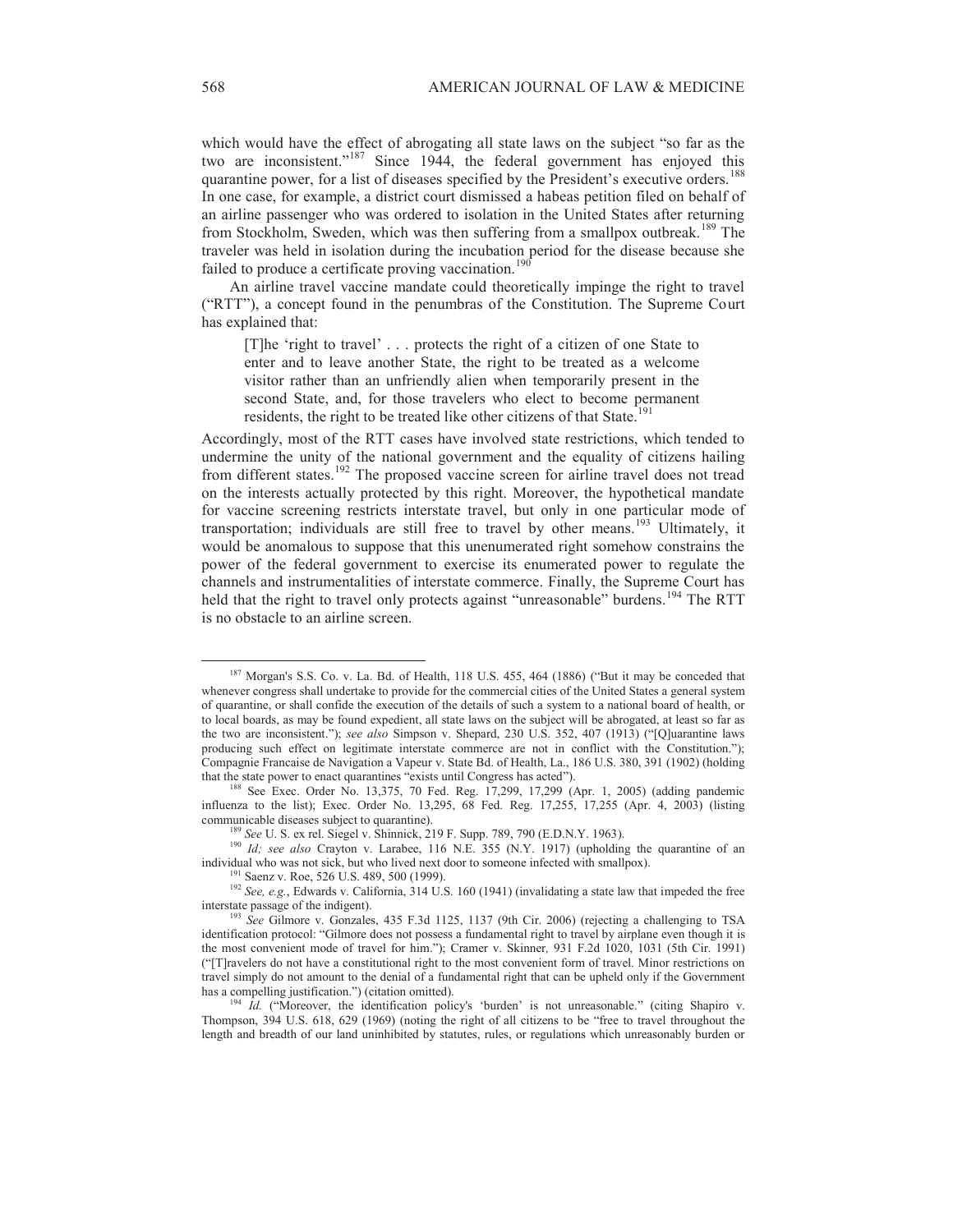The Religious Freedom Restoration Act ("RFRA"), however, may be more of an impediment to such a mandate.<sup>195</sup> This statute applies greater scrutiny than the Supreme Court's First Amendment doctrine when applied to laws of general applicability that only incidentally burden religion.<sup>196</sup> RFRA applies when a federal law "substantially" burdens a person's exercise of religion, even if the law is neutral and generally applicable, such as a vaccine mandate keyed to airline travel.<sup>197</sup> In *Burwell v. Hobby Lobby Stores*, the Supreme Court held that the Affordable Care Act's contraceptives mandate substantially burdened the exercise of religion for forprofit corporations, and that the contraceptives mandate did not satisfy RFRA's leastrestrictive means requirement.198 The court specifically distinguished future cases that may involve vaccinations, and no subsequent case has applied *Burwell* to strike down a vaccination mandate.199 Nonetheless, the ruling casts a shadow over all public health regulation, given that virtually any objector can cloak their objection in religious garb.200

If RFRA were interpreted to impinge on a vaccination mandate, the government or the airlines could offer exemptions. If these were applied broadly, however, the vaccine screen may have little marginal benefit for public health over existing incentives for vaccination. Instead, any such exemption should be narrow and onerous, in order to minimize the number of flyers who successful opt-out.<sup>201</sup> Under RFRA, no such exemption would be necessary if the vaccine mandate were understood to serve a compelling government interest and were also the least restrictive means of serving that interest.<sup>202</sup> The vaccine mandate arguably fits that bill. Finally, it is important to remember that RFRA is simply a statute, which Congress could overturn at any time.

International law also limits federal prerogatives in this domain. In 2005, the United States joined the International Health Regulations, ("IHR") a WHO program, which, among other things, endeavors to develop public health interventions at airports to prevent the spread of infectious disease and to minimize disruptions in international trade by "limiting unnecessary health based restrictions on international traffic and

 $\overline{a}$ 

restrict this movement"))), overruled in part on other grounds by Edelman v. Jordan, 415 U.S. 651, 670–71 (1974).<br><sup>195</sup> 42 U.S.C.A. & 2000bb-1(b).

<sup>&</sup>lt;sup>196</sup> See Employment Div., Dep't of Human Resources of Or. v. Smith, 494 U.S. 872, 878-79 (1990) (emphasizing that it has "never held that an individual's religious beliefs excuse him from compliance with an otherwise valid law prohibiting conduct that the State is free to regulate ;" indeed, "the right of free exercise does not relieve an individual of the obligation to comply with a 'valid and neutral law of general applicability on the ground that the law proscribes (or prescribes) conduct that his religion prescribes (or proscribes)'").

<sup>197</sup> *See* James G. Hodge, *Respecting Religious Freedoms and Protecting the Public's Health,* 130 PUB. HEALTH REPS. 546, 547 (2015) ("Nearly anytime a person can demonstrate a direct physical or economic impact from a governmental policy or program that contravenes the person's religious exercises, a substantial burden may be found pursuant to RFRA.").<br><sup>198</sup> Burwell v. Hobby Lobby Stores, 134 S. Ct. 2751 (2014).

<sup>&</sup>lt;sup>199</sup> Id. at 2783 ("Other coverage requirements, such as immunizations, may be supported by different interests (for example, the need to combat the spread of infectious diseases) and may involve different arguments about the least restrictive means of providing them.").

<sup>200</sup> See Glenn Cohen et al., *When Religious Freedom Clashes with Access to Care*, 371 NEW ENG. J. MED. 596-99 (2014) and Hodge, *supra* note 197 for discussions suggesting that *Burwell* may someday be

<sup>&</sup>lt;sup>201</sup> See generally Tony Yang & Ross Silverman, *Legislative Prescriptions for Controlling Nonmedical Vaccine Exemptions*, 313 JAMA 247, 247-48 (2015). 202 *See supra* note 196.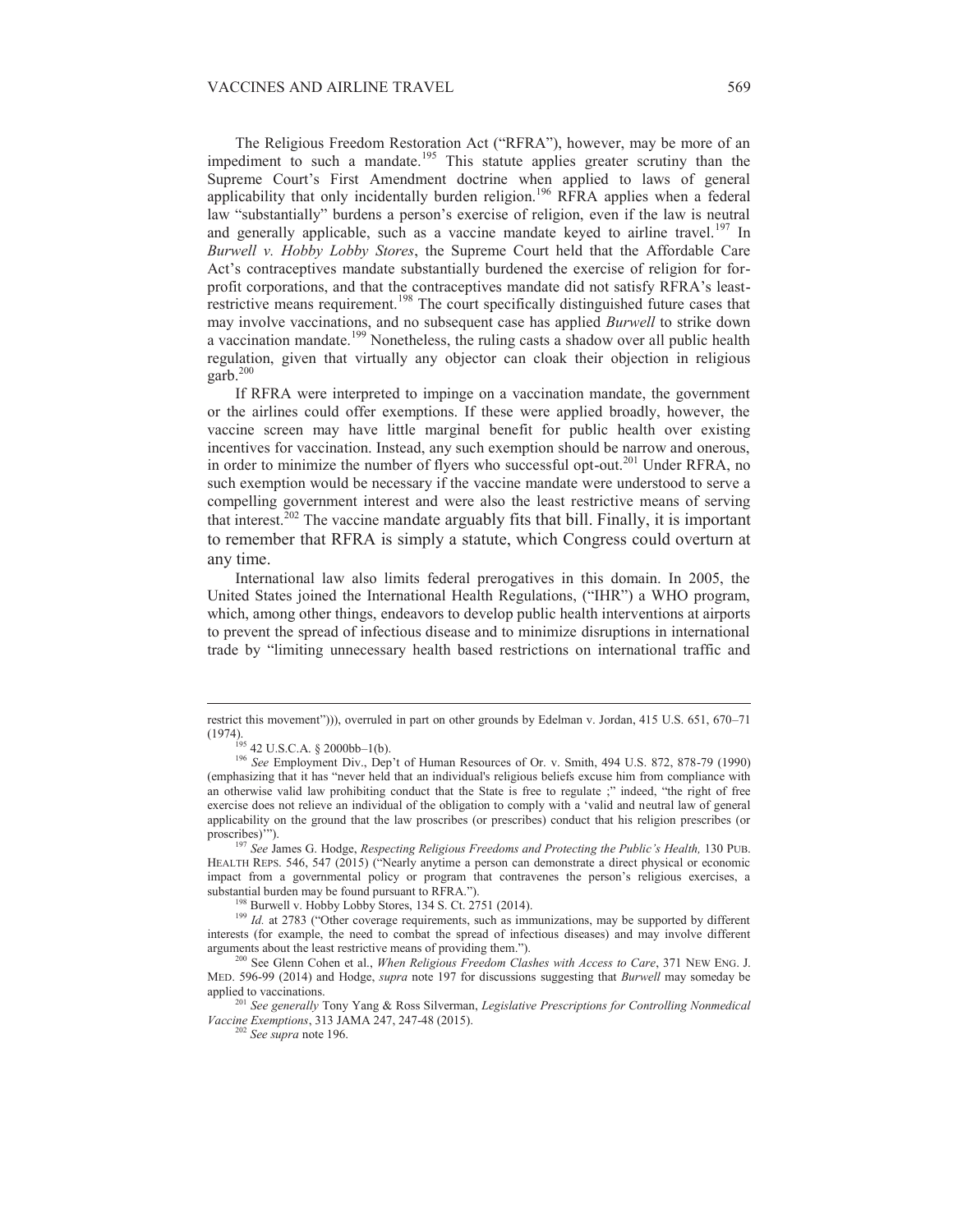trade." $203$  The primary thrust of IHR focuses on the former goal, building state capacities and coordination of information and efforts to fight infectious disease.<sup>204</sup> The IHR does, however, also limit states from overreacting to an infectious disease outbreak, and instead purports to limit states from unilaterally imposing travel restrictions. 205

The IHR is unlikely to present a real impediment to an airline vaccine screen. The United States already requires fourteen vaccinations for United States immigration.<sup>206</sup> And, the WHO already recommends the most common vaccines, especially for travelers.<sup>207</sup> Thus it is not clear that there would be any conflict in an American policy mandate that applied a vaccine screen to airline travel, e.g., any flight operated by a United States carrier, or landing or departing from a United States airport.

Even if there were a conflict with the IHR, it would not be debilitating to such a policy. During the Ebola outbreak, for example, Canada stopped issuing visas to residents and nationals of Ebola-affected countries.208 The WHO invoked the IHR to demand an official explanation from Canada.209 When Canada clarified that its travel ban did not prohibit travel by Canadians themselves or to others already holding visas, it appeared to placate the WHO.<sup>210</sup> Similarly, it is not clear that the WHO would oppose a vaccination screen as a targeted method to reduce the spread of infectious disease, since it is not an outright ban on travel to or from and infected country. Regardless, even if the WHO saw an American vaccine screen as non-compliant, it is clear that the IHR has no sanctioning mechanism.<sup>211</sup> Over the longer term, a conflict with the United States could erode the global consensus on the IHR, but it presents no practical impediment to implementation of a reasonable vaccine screen policy by the United States federal government.

# V. CONCLUSION

Scholars and policymakers have overlooked the potential to screen airline passengers for vaccine status as an important public health tool that can reduce the spread of disease between the millions of people that fly on airplanes each year. Such a policy could also reduce the distribution of disease inter-regionally, and potentially create an incentive for vaccination that creates positive spillovers. Although airlines already have some market-based and liability-based reasons to adopt such a vaccine screening policy, these may be insufficient. Federal rulemakers have authority to

 <sup>203</sup> INTERNATIONAL HEALTH REGULATIONS: PORTS, AIRPORTS, AND GROUND CROSSINGS, WORLD HEALTH ORG. 1 (2015), http://www.who.int/ihr/about/IHR\_Ports\_Airports\_and\_Ground\_Crossings

prevent.pdf. 204 *See, e.g.*, WORLD HEALTH ORG., INTERNATIONAL HEALTH REGULATIONS, Article 9 (2005) ("Parties shall, as far as practicable, inform WHO within 24 hours of receipt of evidence a public health risk identified outside their territory that may cause international disease spread as manifested by exported or imported: human cases; vectors which carry infection or contamination; or goods that are contaminated.").

<sup>205</sup> *See generally id.*

<sup>206</sup> *See Immigrant and Refugee Health*, CDC (Mar. 29, 2012), http://www.cdc.gov/immigrantrefugeehealth/laws-regs/vaccination-immigration/revised-vaccinationimmigration-faq.html [https://perma.cc/8CCG-6Z3H]. 207 WORLD HEALTH ORG., *Vaccine-Preventable Diseases and Vaccines, in* INTERNATIONAL TRAVEL

AND HEALTH 95, 95-145 (2008). 208 *See* Helen Branswell, *WHO Doesn't Approve of Canada's Ebola Visa Ban*, GLOBE & MAIL (Nov. 8,

<sup>2014, 8:36</sup> PM), http://www.theglobeandmail.com/news/national/who-doesnt-approve-of-canadas-ebolavisa-ban/article21513746/.<br> $\frac{^{209} \text{Id}}{^{210} \text{Id}}$ .

 $^{211}$  *Id.*